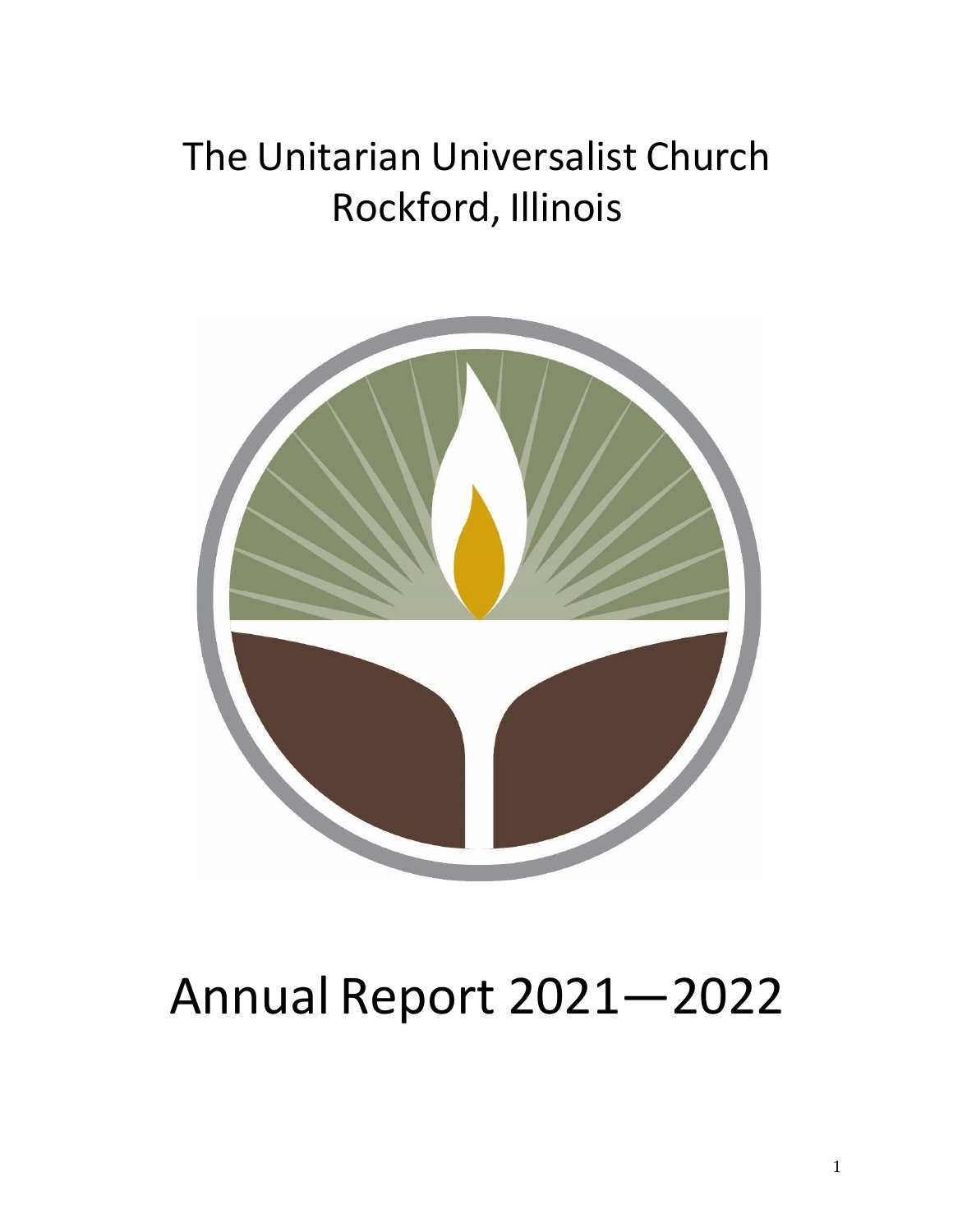### The Unitarian Universalist Church 2021-22 Annual Report

#### **INDEX**

#### **COMMITTEE REPORTS**

| <b>Vital Statistics</b> |  |
|-------------------------|--|
|                         |  |
|                         |  |
|                         |  |
|                         |  |
|                         |  |
|                         |  |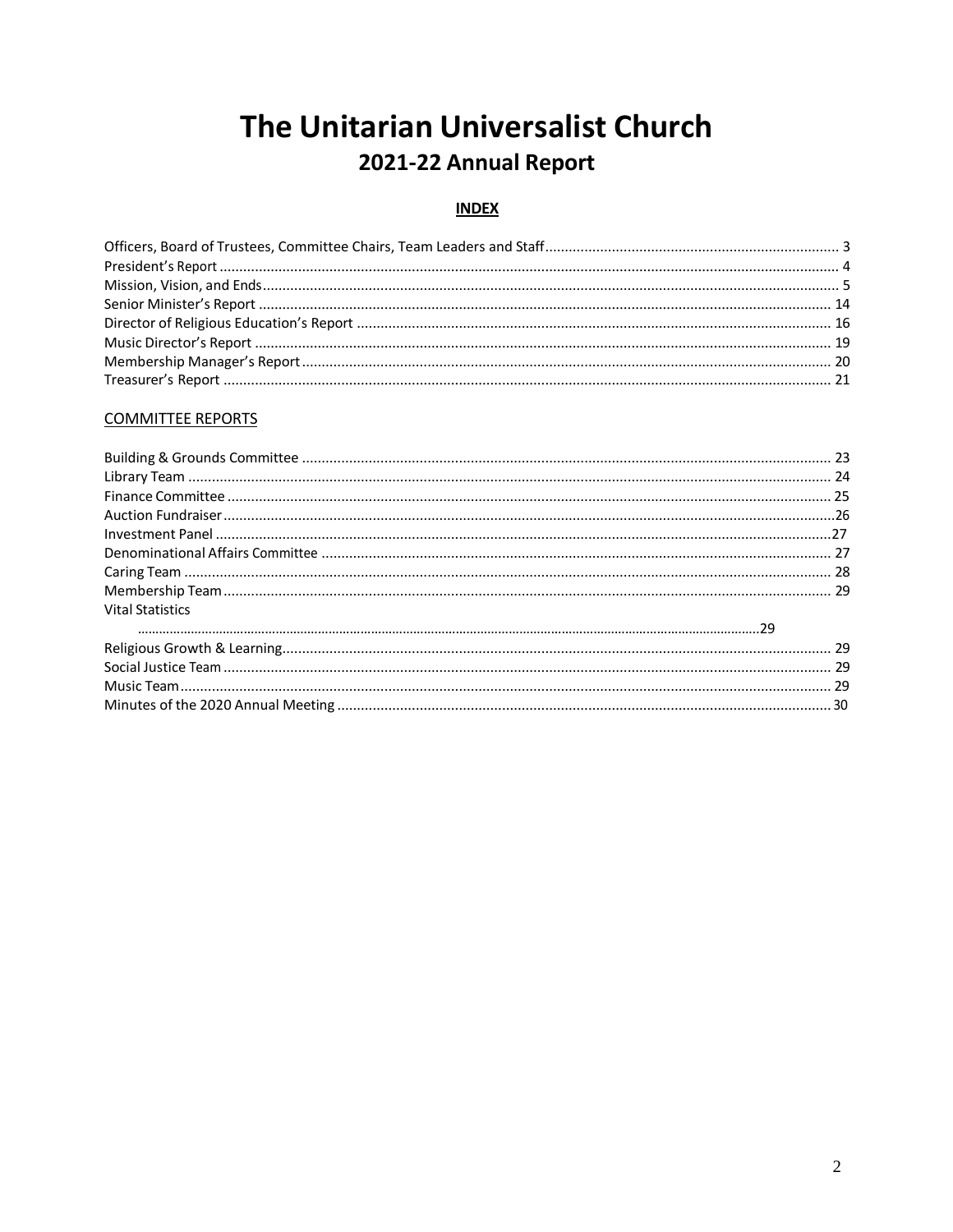### **Officers of the Congregation 2020-2021**

President: Amanda Tapfield Vice President: Judy Gustafson<br>
Treasurer: Teresa Wilmot Clerk: Bob Spelman Clerk: Bob Spelman

# **Board of Trustees**

Khanh Oehlke Sarah Greer Sarah Green Jami Edmonds

#### **Committee Chairs & Team Leaders**

#### **Staff**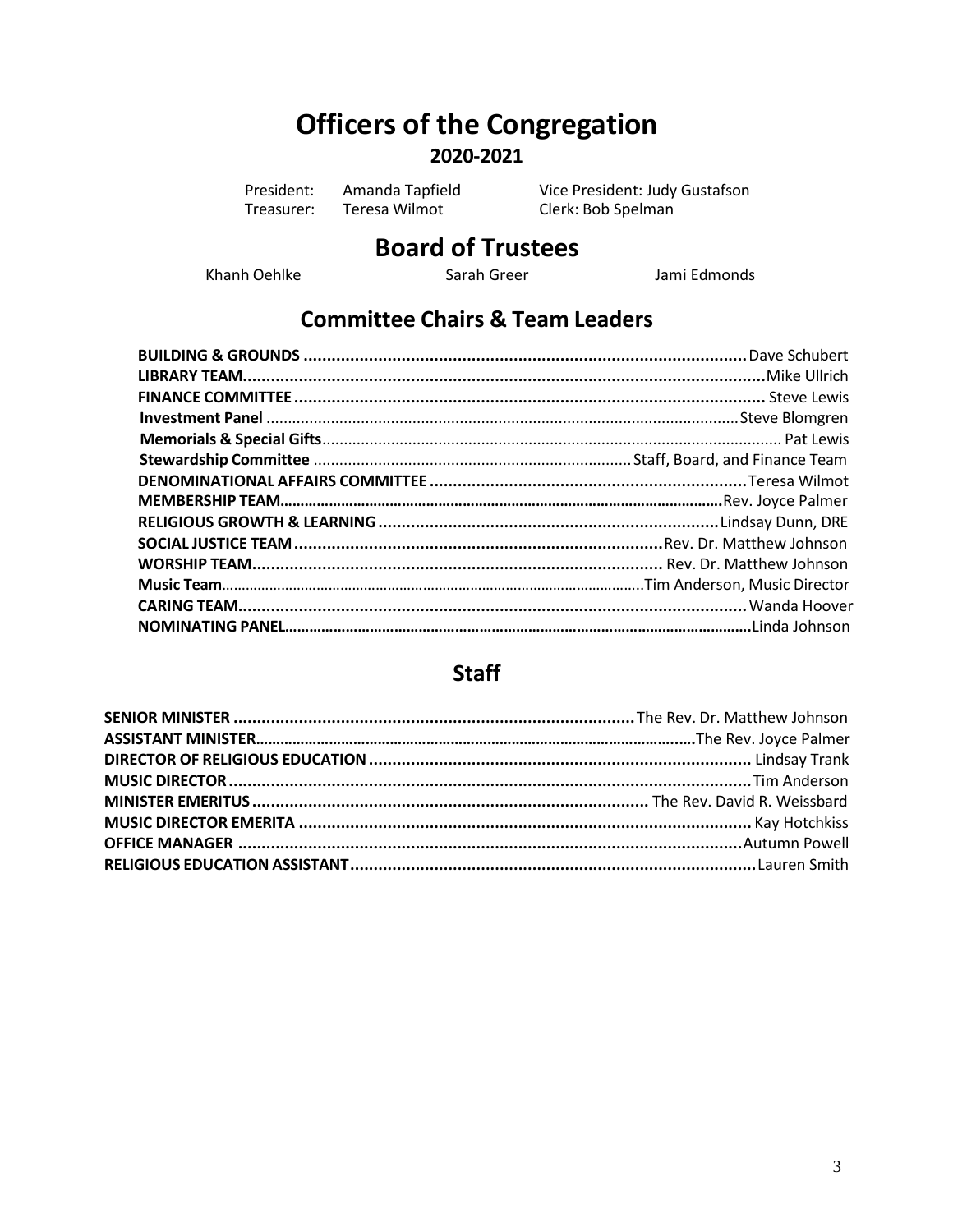# **President's Report 2021 - 2022**

We have made it through another difficult year, but when our hearts broke, they broke open. What a generosity of spirit we have been able to witness this year!

This year as your board, we have explored a report on systemic racism in the church, Widening the Circle of Concern (found here: [https://www.uua.org/uuagovernance/committees/cic/widening\)](https://www.uua.org/uuagovernance/committees/cic/widening). We have used this knowledge and insight to guide our decision making, and to affirm some of the decisions made prior. We have expanded Woodsong to a 5 day program, which continues to thrive with strong enrollment under the leadership of Lindsay and Lauren. In Religious Education, we have hired two folks to help provide a consistent foundation for our Sunday youth programs. Speaking of our youth, we were able to welcome them back into the Sanctuary this year! And Singing! How wonderful to hear the sounds of children, how moving to hear our voices in unison!

The biggest item we tackled as your board this year, was updating our Mission and Vision as a congregation. We had a very strong framework, and had accomplished much from the previous document, so it felt like creating a continuation. It asks that we, as a congregation continue to stretch, to continue to sit with hard truths, and keep propelling us forward by living our faith in the world.

As I mentioned previously, it has been another difficult year for many of us. I, personally, have gone through a great deal of change over the last year (or two), and I am so appreciative of the constants in my life that being your Board President has provided. Having the opportunity to help shape our big picture for our future has helped me to look ahead and to feel hope when there felt very little in the present. I thank you all for the opportunity to have served.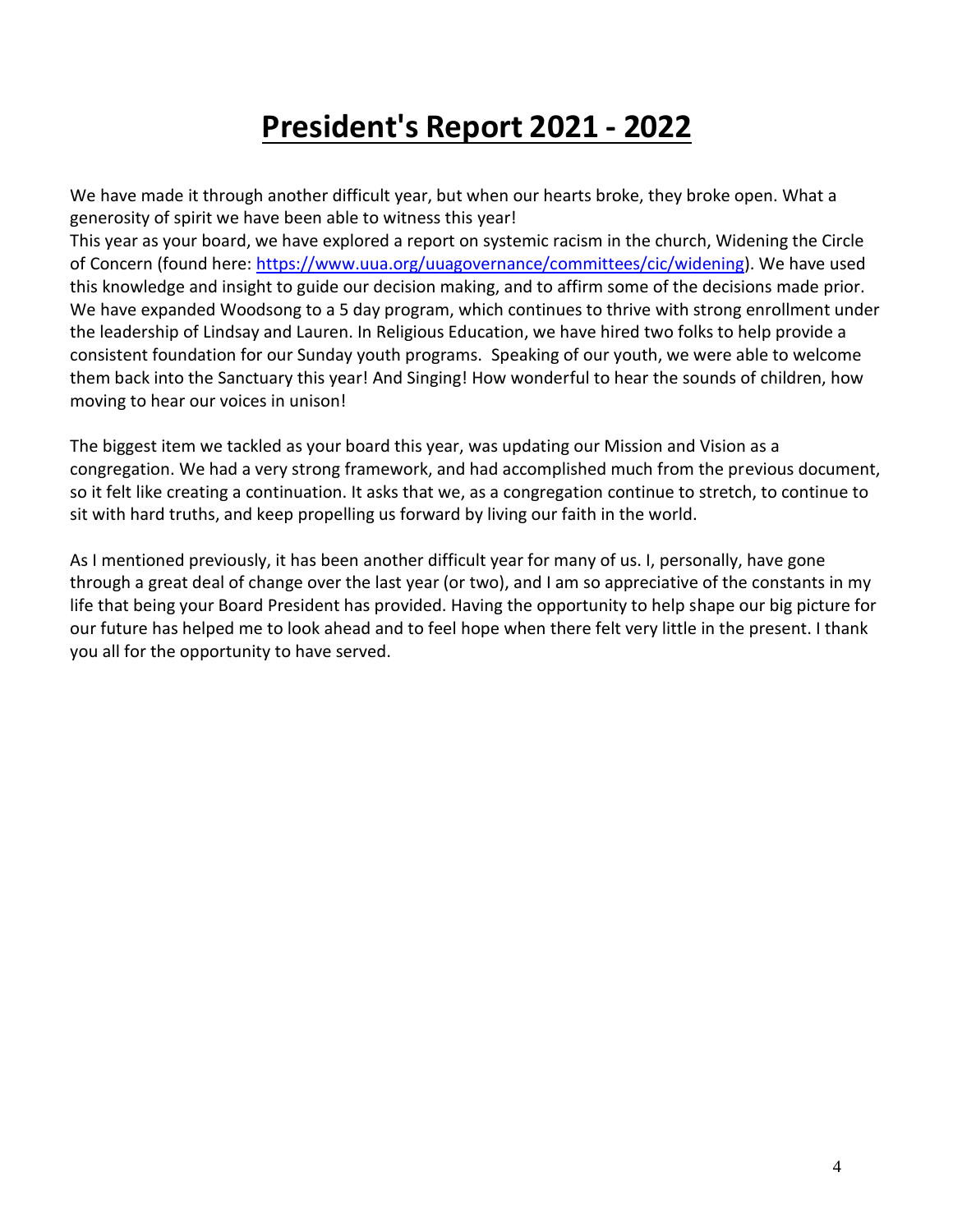# **Mission, Vision, & Ends**

#### **Vision**

A loving congregation that connects with ourselves, one another, and the larger community.

#### **Mission**

We care for ourselves, each other, and our neighbors while taking risks acting for justice. We are continuously building an inclusive, empowered, anti-oppressive, anti-racist, multicultural congregation. Our connections foster radical love for ourselves and others.

#### **Ends**

Each person in the congregation is invited into a spiritual life. We are inspired and equipped to share radical love1 through our daily lives and authentic conversations.2

Strategy 1A: Our leaders and staff develop worship and programs to enrich our spiritual lives.

1A1: Creative, multicultural, loving worship and music. Worship invites spiritual living, (re)connects people, and gives people energy and hope for living their lives. We continue to use multi-platform worship with online and in-person options. High quality and diverse guest preachers and speakers and guest musicians are added to our current offerings. The choir is a source of joy, connection, and is an inclusive and increasingly diverse group. We give more care to make the space beautiful and joyful, in connection with the theme.

Resources: Increase guest preacher budget by \$1000/year and guest musician budgets by \$2000 per year. Ministers and Music Director focus on this area.

Timeline: Begin with 22-23 church year. Recruit musicians and guest preachers who will be regular guests. By 24-25, we will have regular roster of guests and worship will be noticeably more multicultural than it is today. During Rev. Matthew's next sabbatical (probably 24-25), ensure that a large percentage of the guest preachers are Black, Indigenous, and/or People of Color.

1A2: Heart-centered, caring small group ministry and adult learning, all of which equip people to share radical love in their daily lives, and to have authentic conversations. Support the Touchstones/Covenant Groups, and other small groups.3 Support the Sauk Valley Group4. Offer creative and engaging adult programs, and programs that

<sup>&</sup>lt;sup>1</sup> See<https://www.betterhelp.com/advice/love/what-is-radical-love/> for a good explanation. There, it says "The term *[radical](https://www.google.com/search?client=safari&rls=en&q=radical+definition&ie=UTF-8&oe=UTF-8)* is used to describe something that is whole, complete, and thorough. A radical change, for instance, is one that completely overhauls existing standards. Radical love, then, is love that is not fractured in its expression or experience. In more common terms, radical love is unconditional love." "Radical love is the kind of love that can be felt for all of humankind; for everything on earth, alive or not, seeing everyone and everything as interconnected, and vibrant."

 $<sup>2</sup>$  Authentic conversations are meaningful, honest, and deep conversations characterized by respect, curiosity, and growth.</sup> People talk about their fears and hopes, sources of meaning, and learn about themselves and others through these kinds of conversations.

<sup>&</sup>lt;sup>3</sup> Includes ramblers, India House, Pickleball, CUUPS, and similar groups.

 $4$  UU's in Dixon, Oregon, Leaf River, and nearby communities. They gather monthly for a theme conversation and meal, and have sponsored an Afghan Refugee family.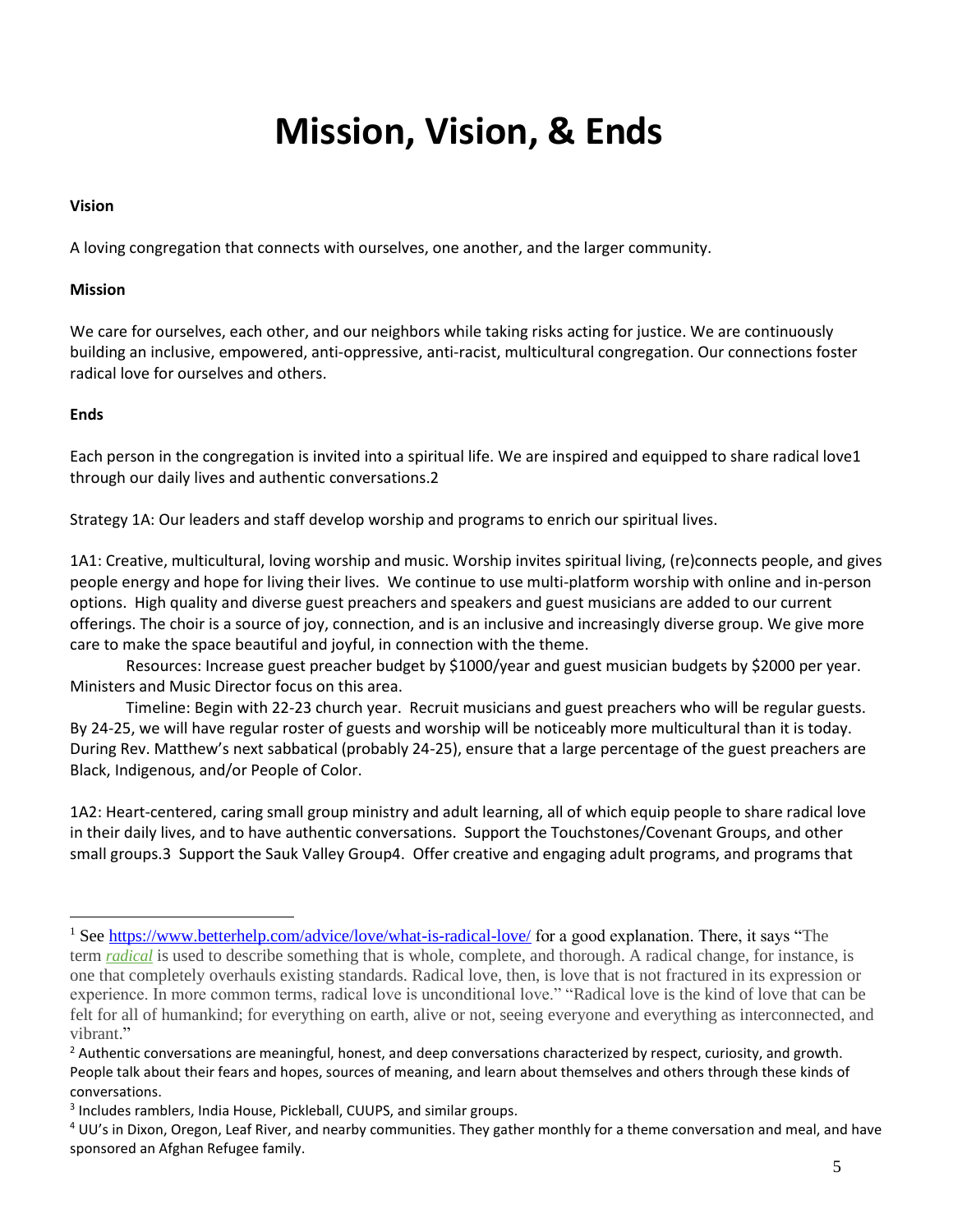grow intercultural competencies5 and build relationships. Share opportunities in our community partners and with UU organizations, especially for people with marginalized identities.

Resources: Current support for Assistant Minister, Theme-Based Ministry (Touchstone or Soul Matters) Subscription, should be sufficient. Look at partnerships with Womanspace, art groups, and others.

Timeline: 22-23: Enliven existing groups, start new ones, and begin at least one partnership with arts/spiritualty organization. Regular support for Sauk Valley Group.

23-24: Census of members; goal: at least 100 members total in a variety of small groups. Support creation of new groups/programs where there is interest.

24-25: Create second partnership with arts/spirituality organization.

1A3: Religious Education for children and youth, which supports and engages caregivers and families, demonstrates and encourages radical love, and develops UU spiritual life and values. Building on our strengths in nature-based learning, sexuality education, and justice work – especially including antiracism, anti-oppression and multicultural work--, design and execute an effective and volunteer-efficient plan.

Resources: Consider stipends and partnerships to supplement volunteers and staff. Budget for 3-month sabbatical (not necessarily all at once) for Lindsay Trank (\$5000, saving 2500 a year in 22-23 and allocating 2500 in 23-24).

Timeline: 22-23: Design and implement a plan, in consultation with caregivers, children, youth, and other members of the congregation, to offer religious education given current habits, constraints, and opportunities. Matthew, Lindsay, and Lauren to lead; also to recruit through this process a team to support RE.

23-24: Implement this plan. Manage Lindsay's sabbatical.

24-25: Adjust, improve, and implement the plan.

1A4: Create a family camp/conference weekend for regional Unitarian Universalists. We have attempted to promote existing camps, but they are too far away/too long. We will create a weekend camp at a retreat center in Southern Wisconsin or Northern Illinois and invite Unitarian Universalist families from around the region to attend. In the design and program we will be sure to center multicultural families.

Resources: Staff time, and a planning team from the congregation to get started. Though the camp should be self-sufficient, we will want a scholarship fund (which could be the Minister's Discretionary Fund).

Timeline: 22-23. Recruit team, choose location and days, advertise.

23-24: Hold first gathering. Learn from and build on experience.

24-25: Hold second gathering.

Strategy 1B: We connect more people to worship and programs.

1B1: We use key tools to spread the word about activities, events, and our mission within the church and in the wider world. We use social platforms, email, texts, and postal mailings to inform our folks and others about what we are up to and how to get involved, with a focus on our anti-racism, anti-oppression, and multicultural (ARAOMC) programs and outreach to diverse populations.

Resources: Staff time, and a small team of volunteers to make suggestions. Small ad budget for social (already in the budget).

Timeline: Ongoing, with regular review.

1B2: Members enthusiastically invite others to participate in the church. Members are trained and encouraged to invite others to participate – both existing participants to get more involved, and potential newcomers to come for the first time. These invitations will be culturally competent/humble.

Resources: Existing staff time.

Timeline: Ongoing. Hold at least 3 "Bring a Friend" Sundays/year. Write and preach about having a culture

<sup>&</sup>lt;sup>5</sup> Intercultural Competency and Cultural Humility. Competency here means knowledge about your own cultural patterns and that of others, and the skills to navigate cross-cultural situations well. Humility means knowing that we do not fully understand another person's culture(s) and being curious, non-judgmental, and open. Key to both concepts is recognizing that the white, middle-class, Midwest culture is one among many, and not the "default normal."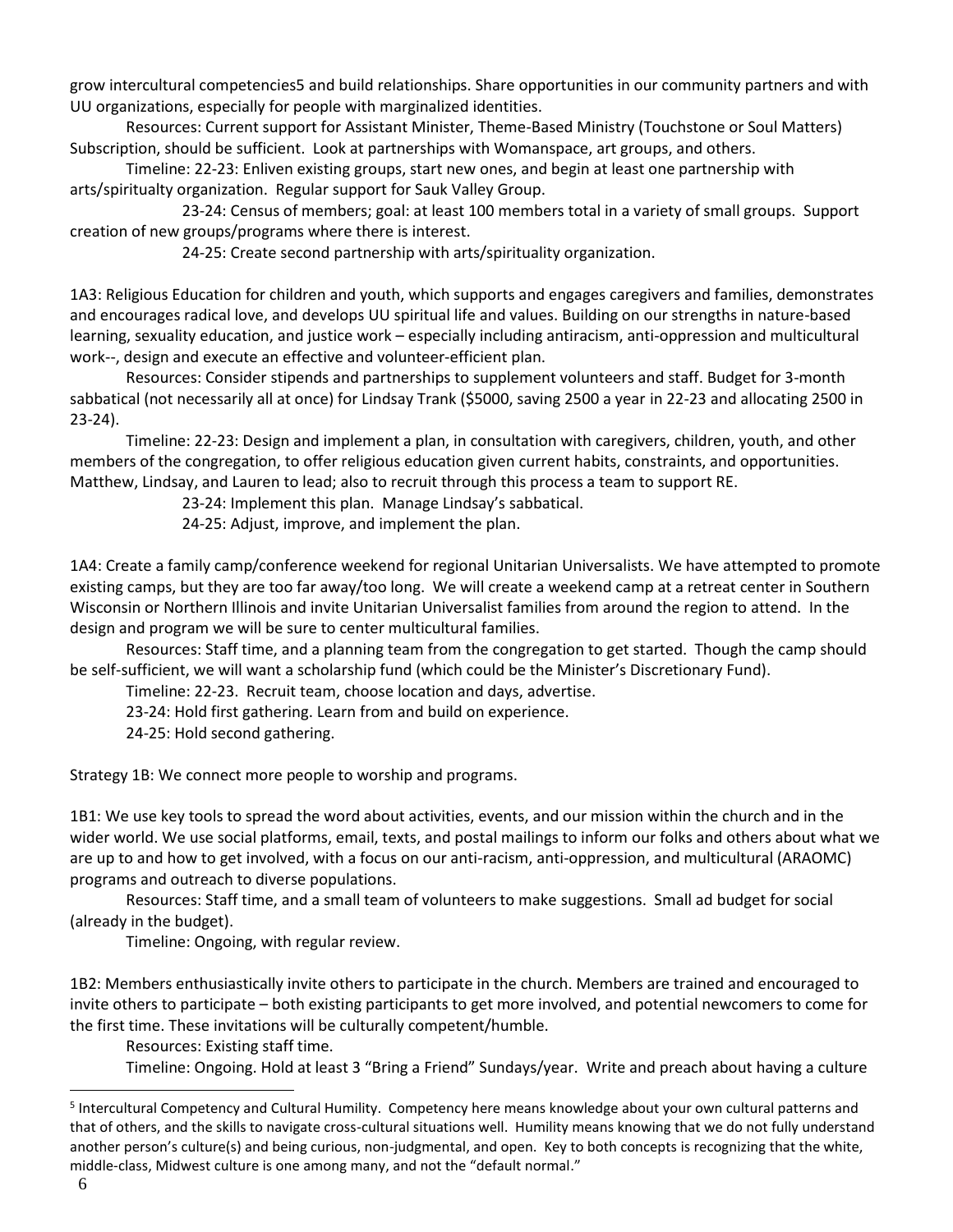of invitation and outreach.

1B3: Engage more people to participate in small group ministry. Start new groups at least 2x/year. Advertise openings and the opportunity to start interest-based groups. Include/support/center participation of Black, Indigenous, and other members and friends of Color.

> Resources: Existing staff time. New facilitators. Timeline: Ongoing, with big push in fall 2022.

1B4: Hold 2x/annual "Engagement Fair" to encourage joining teams/committees. Teams should use resources from 1C2 to ensure what their work is aligned with our ARAOMC goals.

Resources: Some staff time, leaders to staff tables.

Timeline: Start spring 2022, and continue with October / March? each year.

Strategy 1C: Lay leaders and members are inspired and equipped to lead these programs.

1C1: Training and support for small groups leaders. Assistant minister offers regular support and training to leaders of Touchstones/Covenant groups and other small group ministry programs, and interest-based groups. Intercultural competency/humility and anti-racist leadership is included in this support.

> Resources: Existing staff time. Timeline: Ongoing. Some gatherings, and often one-to-one coaching.

1C2: Share best practices for team and committee leaders, especially about how to welcome and include and to bring anti-racist, multicultural practices into their work. Staff and Board liaisons work with their teams and committees to share these practices and monitor progress, with more direct coaching as needed.

Resources: Existing staff time. Commitment from team and committee leaders.

Timeline: Spring 22: Share best practices with leaders.

Fall 22: Make assessment of each team and committee, with a plan to improve the team's operations.

Follow through on plan.

Reassess each November.

1C3: Substantial focus on recruiting and supporting volunteers for religious education for children and youth. The RE staff and the Ministers will encourage, support, recruit, and assist in this work. We'll consider stipends as needed. Volunteers will be equipped to put our ARAOMC goals into practice.

Resources: Existing staff time. Potential stipends.

Timeline: Beginning spring '22 and ongoing. We want to see a highly robust roster of reliable volunteers by fall '22.

1C4: Encourage participation in UUA programs for leadership development. UUA programs now always include an ARAOMC lens. The Denominational Affairs Coordinator and the Senior Minister will share leadership development opportunities with leaders in the church. Scholarships provided from Minister's Discretionary Fund as needed.

Resources: Existing, including continuing to be Fair Share to the UUA. Timeline: Ongoing.

End #2: In our interdependent covenantal congregation, our church is nurtured by our members and our members are nurtured by our church.

Strategy 2A: Our Members are Nurtured by our church

2A1: The caring team provides supportive, loving, culturally-competent, and appropriate lay pastoral care to members and friends of the church. They are well-trained and equipped for this ministry. Resources: Assistant Minister time.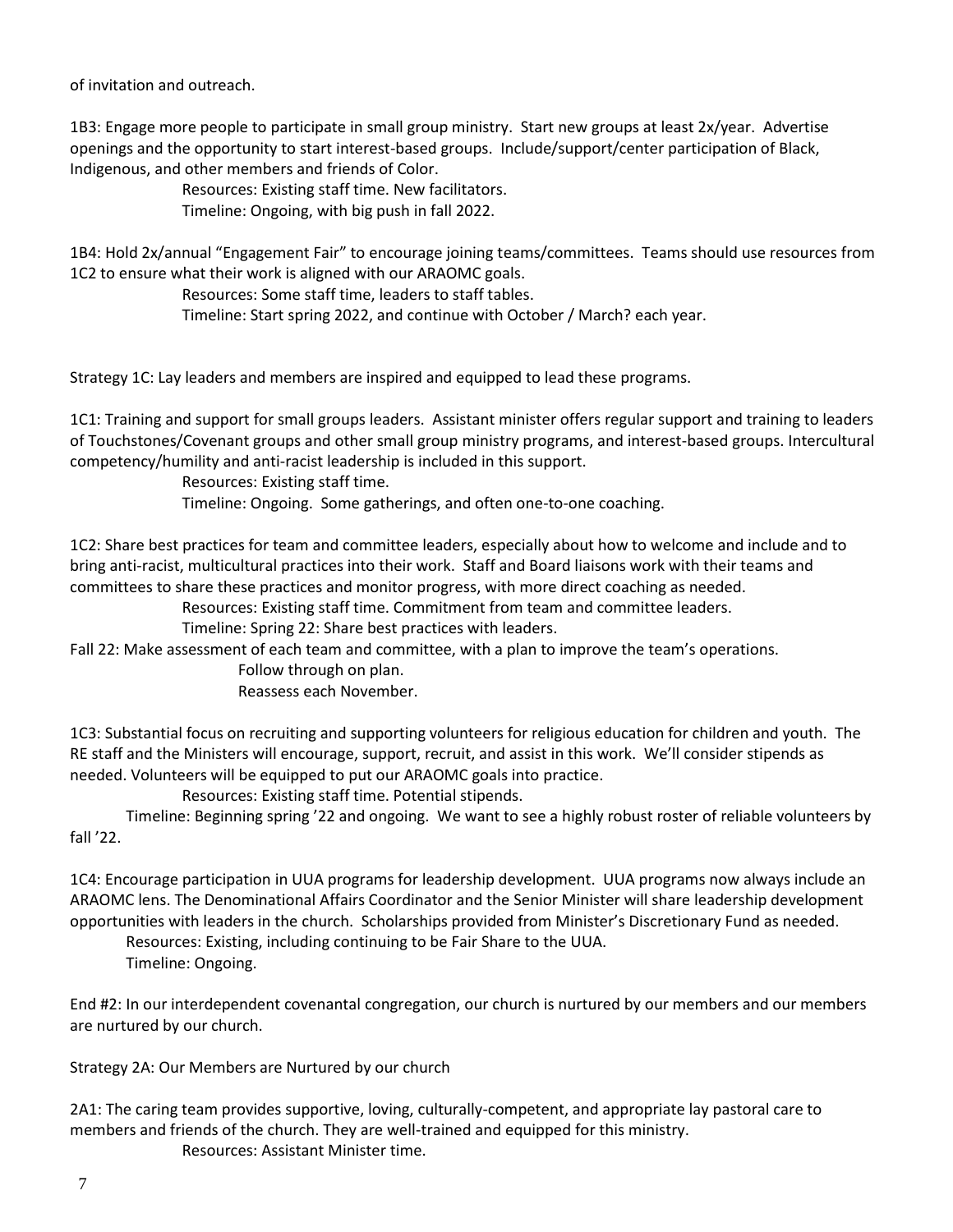Timeline: Ongoing. Annual trainings offered by Assistant Minister.

2A2: We care for, connect, and enrich the lives of our families with children (including parents, grandparents, and more). We have social gatherings, resources to support caregivers in their role as religious educators, and offer pastoral and spiritual support to families, especially those with very young children who have experienced so much disruption due to COVID-19. This ministry embodies our ARAOMC commitments.

Resources: Time for RE Staff and ministers, connection with UUA resources, volunteer time to lead social gatherings. Timeline: Ongoing, and included in RE plan noted above. Restart social gatherings as soon as it is safe to do so.

2A3: We have strong and theologically-grounded safety and well-being policies, and enforce them. This includes policies to support public health, child safety, anti-harassment, right relations, ecological sustainability and antiracism, disability justice and accessibility, and fair compensation.

Resources: UUA examples, Board time, staff time.

Timeline: Board task force created in '22 to examine, revise, and create policies related to safety and well-being.

2A4: We grow and strengthen our practices and culture of belonging and inclusion as part of our work of becoming a more multicultural, multiracial, and beloved community. This includes genuine accessibility for disabled people, intercultural competency and cultural humility, being a vital Welcoming Congregation, and working for justice, equity, and inclusion in the congregation as well as in the world.

#### Resources: Ministers, lay-leaders

Timeline: Spring '22: Transform Membership Team into Inclusion Team, which includes AIM (accessibility in ministry), Welcoming (GLBTQ), and BIPOC (Black, Indigenous, and People of Color) focus. Review progress and next steps. At least 2x/year, ministers provide or bring in others to grow cultural competency/humility. Create and conduct annual assessment.

2A5: We provide a beautiful and well-cared for physical place which nurtures the diverse people who come to the church and use its indoor and outdoor space. We use our property in ways that move us toward being net-zero for carbon and methane emissions, which are accessible, which support economic and racial justice, and which support the rental income of the church.

Resources: Minister, Office Manager, Members. Income from permanent funds, including some of expected Evelyn and Stuart Johnson Bequest.

Timeline: Spring '22: Research on net-zero gap. Planning begins.

Agreement with Spectrum on long-term land/property use.

Fall 22: Begin implementation. If campaign needed, plan for raising funds. Consider need for staff to support volunteers.

2A6: Staff and lay leaders work to rebuild and build anew vital community and participation in a pandemic/postpandemic world. We reach out to those who have not yet returned, connect with those seeking community, rebuild social connections, and address the trauma, fear, and longings that people are experiencing.

Resources: Staff and lay leadership focus on time, mailings, outreach, etc. Consulting with leadership from UUA or UU resources.

Timeline: Beginning spring 2022 and continuing for years to come. Begin mailings to congregation. Make invitational phone calls in Summer/Fall. Advertise safety measures.

Strategy 2B: Our Church is Nurtured by our members

2B1: We cultivate a robust, multicultural culture of lay ministry, volunteering and leadership. We continue to train and support leaders, though the Harvest the Power UU leadership development curriculum, and one-on-one coaching, and encouraging volunteerism (see Engagement Fair and RE recruitment, above). We celebrate volunteers and leaders.

Resources: Staff time to lead programs and support. The time and energy of members who volunteer and lead. Timeline: Ongoing. Plan for Harvest the Power in 23-24.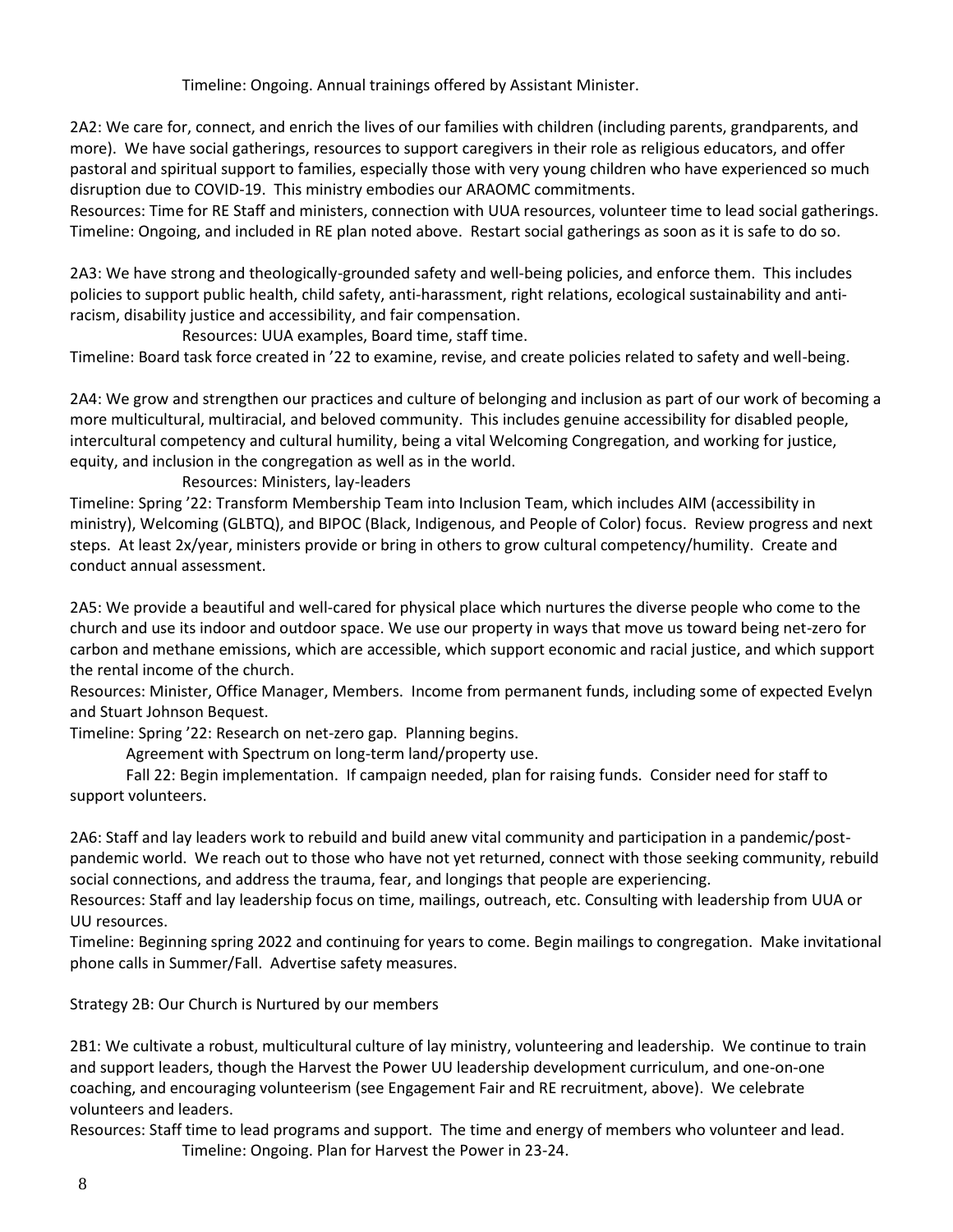2B2: Members offer their generous financial support to the church, through annual giving, legacy giving, and fundraisers. An ongoing Generosity Team helps plan the annual campaign, connects with newcomers about giving, and follows up with non-giving members. We talk about giving in culturally competent ways. We regularly promote legacy giving and thank our legacy givers. We run a fun and successful Auction.

Resources: Volunteers on Generosity Team. Minister and Office Manager time to support campaigns. Volunteers to run Auction, Office Manager time to support.

Timeline: Ongoing.

2B3: Financial, Building, and Governance leaders take steps to increase, secure, and support non-pledge income which also advances our values, including the Woodsong Nature School, rental income, and the ethical management of our permanent funds. Ethical management includes ARAOMC goals. We seize opportunities to advance our values while funding our mission. Connects with 2A5 above.

Resources: Budget for Woodsong staff and supplies, building utilities and upkeep, time of finance, investment, board, building and grounds, and staff.

Timeline: Ongoing. For 22-23 year and ongoing, increase support for Woodsong staff (including vacation/sick coverage). See if we can come to a long-term agreement with Spectrum School (they have renewed through June 2023).

End 3: Accountable to our faith, we act to foster a world of understanding, equity, repair, and solidarity.

Strategy 3A: We inspire and equip each other to act in faithful ways for justice in their personal, volunteer, and/or professional lives.

3A1: We offer strong training for cultural competency/humility, anti-racism/anti-oppression, and faith-based justice making as well as resources to our members and friends to resource putting their faith in action (see also, 2A4). We create ways to hold ourselves accountable to our values and expectations for covenantal behavior while doing this work.

Resources: Staff time, guest presenters (some funds). Timeline: At least 2x/year, if not more.

3A2: We share clearly, often, and effectively about opportunities to get involved in justice ministries, especially ministries that further our ARAOMC work. This sharing includes testimonials, revamp of website section on this, event invitations, one-to-one outreach, pulpit announcements, and social media sharing.

Resources: Attention from staff and Faith in Action leaders.

Timeline: Ongoing.

3A3: We hold a "Nourish + Sustain Circle" to support those who are doing front-line justice and mercy work. This circle provides pastoral supporting, faith grounding, ARAOMC coaching and networking for those doing this work in our wider community.

Resources: Senior Minister time.

Timeline: Begin in late spring 2022.

Strategy 3B: In collaboration with community partners, organized teams in the congregation and the ministers of the church expand and nurture the beloved community.

3B1: We successfully implement the new Faith in Action plan, creating effective "cluster teams" for ecojustice, sexuality and gender justice and racial and economic justice. These cluster teams have strong, inclusive leaders grounded in faith, and organize effective action efforts in which engage many church members and our partner organizations.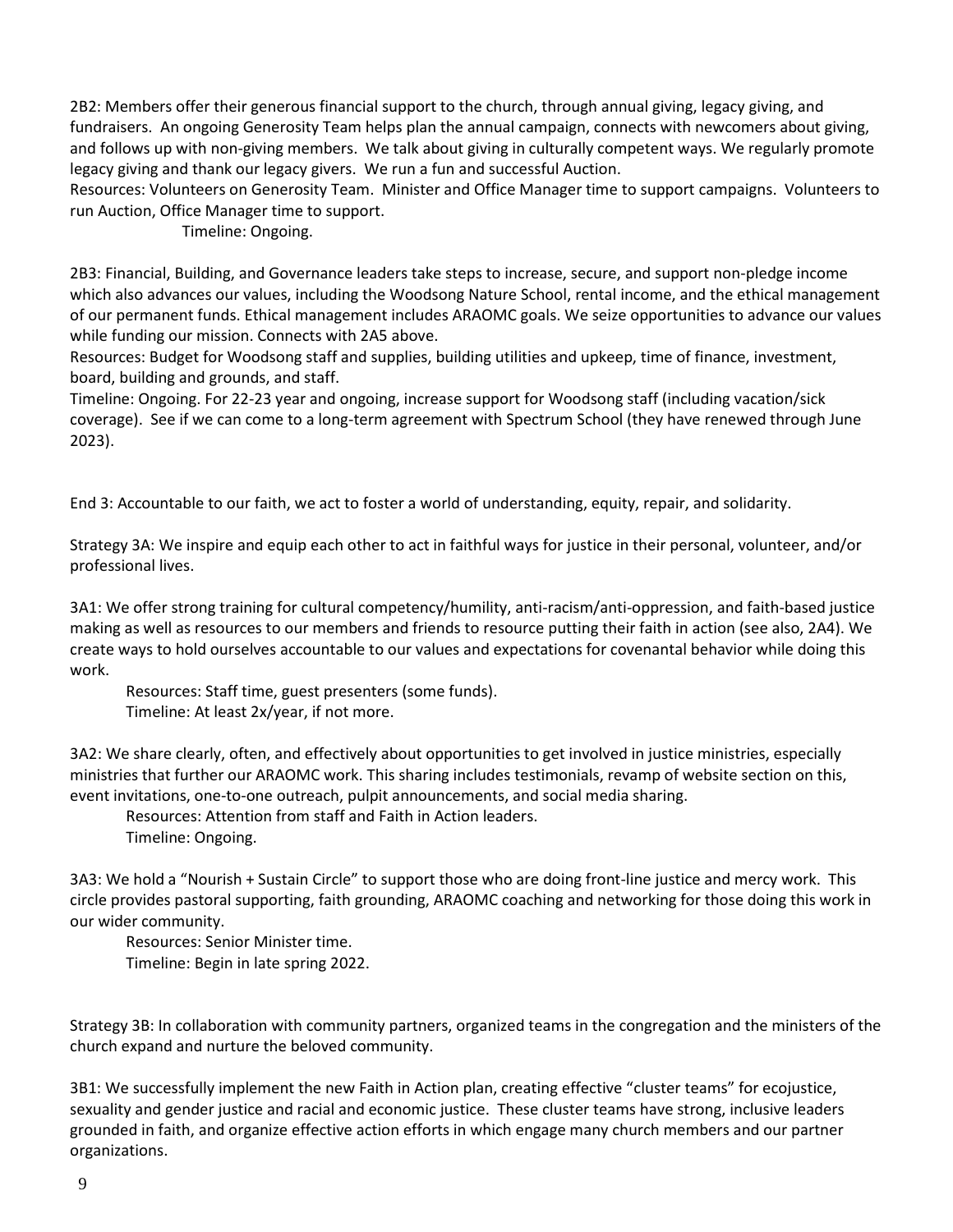Resources: Staff and volunteer time.

Timeline: Recruit in spring 2022 and begin meetings. Ongoing support and training. Have at least one major action per year in 22-23, per cluster, and two in 23-24.

3B2: As part of our new Faith in Action plan, we create an Organizing Crew which will work with our cluster teams and with both Rockford Urban Ministries and the Unitarian Universalist Advocacy Network of Illinois to advance campaigns for faith-based justice.

Resources: Support for Rockford Urban Ministries and the Unitarian Universalist Advocacy Network of Illinois, partially with Philon bequest.

Timeline: Recruit in spring 2022, offering yearly trainings, support at least 5 campaigns in 22-23 and 8 in 23-24.

3B3: The Senior Minister engages strategic efforts to advance our values. Currently, and for the foreseeable future, this is as co-leader of the Ready to Learn Team6, working to ensure that every young child has a real opportunity to flourish and be loved in our wider community.

Resources: Senior Minister time.

Timeline: Ongoing.

<sup>&</sup>lt;sup>6</sup> See [https://alignmentrockford.com/ready-to-learn/.](https://alignmentrockford.com/ready-to-learn/) Ready to Learn is a community collaboration to improve outcomes for young children in Rockford.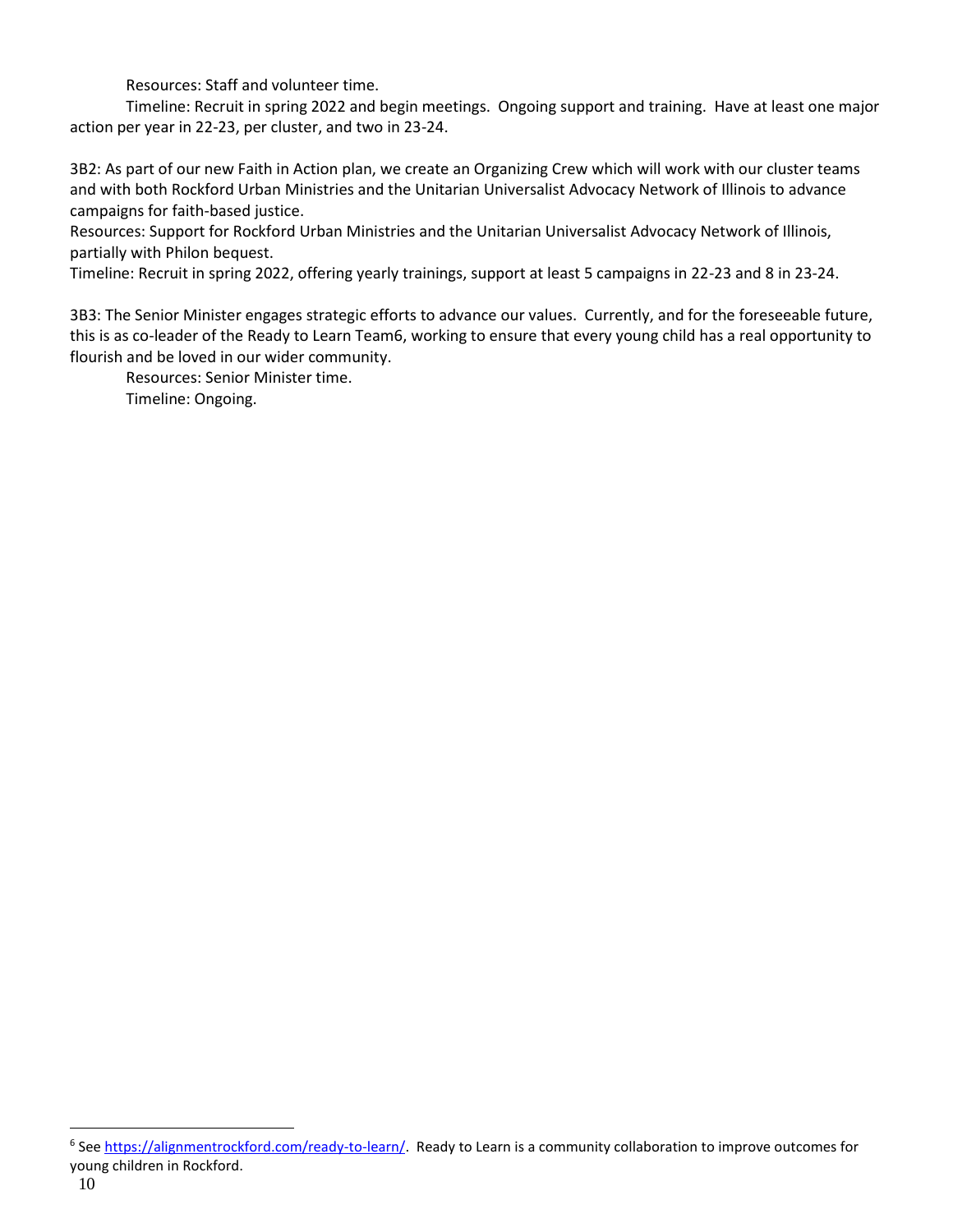# **Senior Minister Rev. Dr. Matthew Johnson Report**

A year ago, in June or 2021, we returned to offer in-person worship in the sanctuary for the first time in 14 months. We did not know that a year later, we would still be thinking about the pandemic and what it means for our church. Would cases be low enough to make masks optional in the sanctuary? (no.). Would we have to go online-only again? (Yes, for four weeks in Jan-Feb.). Would our giving and financials hold up through all this (Yes, bless and thank you). Would volunteers arise in sufficient numbers (in some areas, yes, in others, no.). Would we stay true to our mission, love each other, and do good ministry together? (Yes, absolutely.)

It is the end of my fourteenth year with you as your Senior Minister. It is a blessing to serve the spirit of love with you. This year has been marked by pandemic management, the search for community and healing, and by forming of new structures for our work together. One of the greatest blessings of this year has been the ministry of the Rev. Joyce Palmer, our ½ time assistant minister. Rev. Joyce's focus on pastoral care and adult programs has helped to strengthen these vital ministries, especially in this time of isolation. Her coloration for worship design, religious education, and the other aspects of ministry has made all of us better at what we do. In addition, our longer-term staff has done fabulous work. Lindsay Trank and Lauren Smith have worked to manage a RE program with not-enough volunteers and then have built a thriving 2-year-old program, Woodsong Nature School, which provides an important ministry and produces extra income for our church. Tim Anderson has provided solo and collaborative music – sometimes recorded choir, sometimes just him, sometimes a guest – based on what was possible and needed. Autumn Powell, our office manager, has not only kept the communication going, but she has also managed the AV and streaming almost every single week all year. I'm so glad to work with this team.

One major focus for me this year, in addition to pandemic management and adding Rev. Joyce to our team, has been working to reset our public and justice ministry. We are now calling this area "Faith in Action" and have created three issue-based teams to lead the work, as well as an Organizing Crew to connect us with our local and state-wide partners. I'm very pleased by this move into work that is grounded in faith and look forward to what we will do together.

I preached 40 sermons this year – a few more than usual, and 10 more than last year. Coming back from our online-only time, I thought it was important to be in the pulpit often. I went to many many meetings, a majority still on zoom. The safety and convenience are nice, though the lack of "time to chat" and personal connection is a loss. I made some pastoral visits – though Rev. Joyce and our great caring team do much of this work. I serve on one UUA committee and continue to mentor two new ministers (one in Madison, WI, and one in Bloomington, IL.). I serve on the Alignment Rockford Ready to Learn team as co-chair.

I performed 5 memorial or committal services: for Jackie Sundby, Vidyut Pandya, Mardie Blomgren, Anne Haub, and Grandon Tolstedt (which I wrote but Rev. Joyce led since I caught COVID that week).

A year ago, I made goals for this year. They, and my progress towards them, were:

1) Fully welcome and support Rev. Joyce Palmer as our new Assistant Minister. I want to make sure that the staff, leadership, and congregation as a whole work well and faithfully with Joyce as she establishes her ministry with us. Work with her on our pastoral care and caring ministry.

This must be counted as a great success. We used the services of Rev. Sharon Dittmar, from the MidAmerica Region of the UUA, for a start-up session, which got us going in the right direction. Rev. Joyce and I meet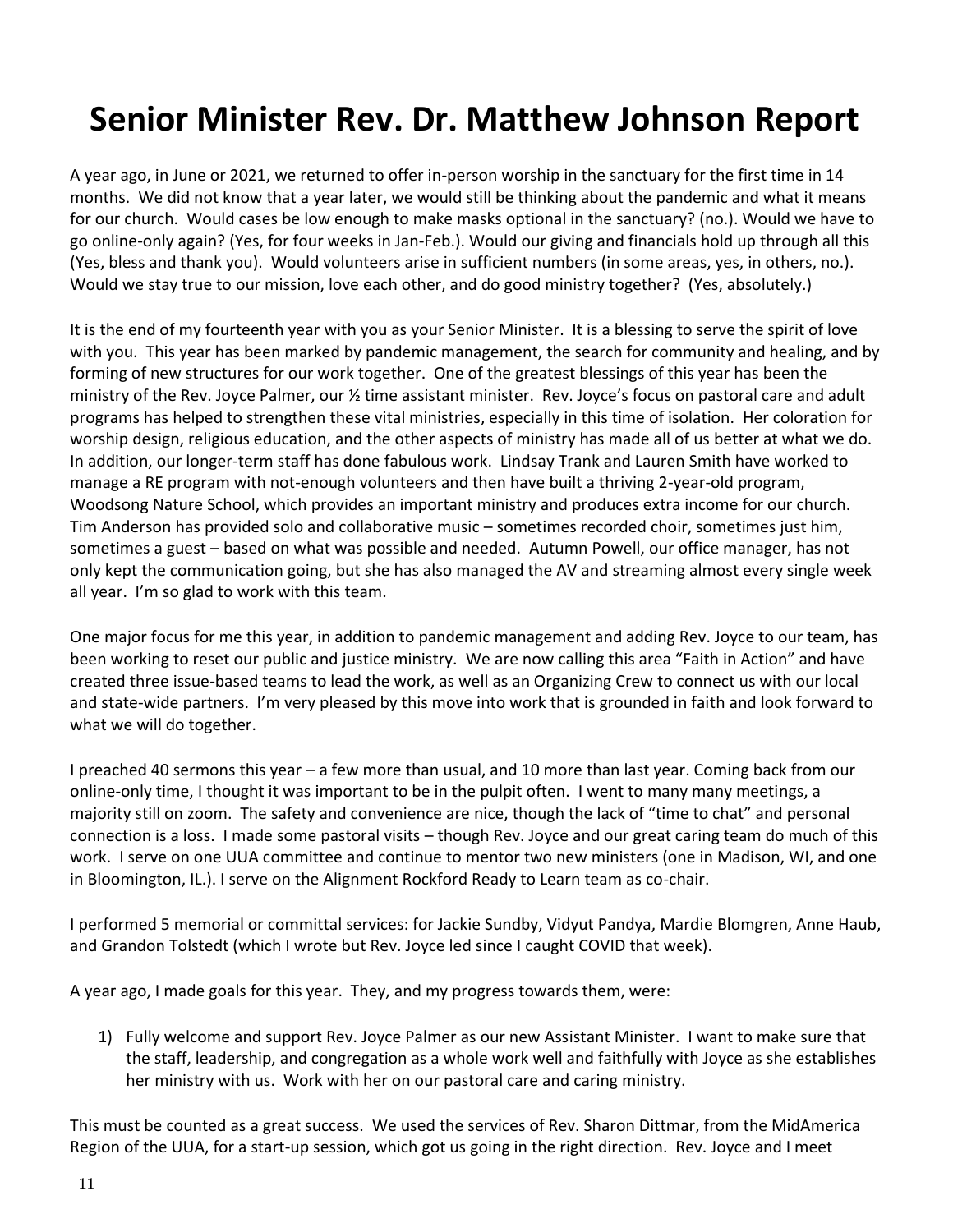weekly+, and things are going great. Our pastoral ministry is strong. She's a wonderful colleague.

2) Assess, with the board, our progress towards our ends, and review the strategic plan to make adjustments so we can achieve those ends.

Accomplished. I worked with the Board and staff to redo our strategic plan. The board was insightful and wise in this work. You can see the new plan on our website.

3) With the Social Justice Council and other leaders in the church and the community, faithfully implement our vision for more relational and theological depth in our justice work.

We made good progress here. We have articulated a new "Faith in Action" model, recruited co-leads for the new teams, and have begun holding meetings. This will be a goal for the coming year, as we live into this new model.

4) Recruit, train, and support a generosity team to work on year-round generosity and stewardship work with new and current members, and complete next year's stewardship campaign.

We recruited a great team and had a strong stewardship campaign this year, and they are working on connecting with folks who are members but not giving. The work will continue. Though not stewardshiprelated, I also worked to get Spectrum School's contract renewed and support Woodsong School's expansion (mostly by cheering on Lindsay and Lauren).

Given both our new strategic plan and the realities of the moment, what are my goals for 2022-2023?

- 1. Working with others, create lively, spirit-filled, heart-centered worship. We will be using Soul Matters this coming year, and I want to use their themes and materials to their maximum use, as well as return to some of the "Worship Design Studio" methods we were using before the pandemic. I'll also be working closely with Tim to support diverse and heart-centered music.
- 2. Work with the Board and key leaders to re-write and implement safety and well-being policies. We need to look at our policies around public health, children and youth, conflict, harassment, inclusion, security, and inclusion to make sure they reflect the best wisdom of the moment, and that we are faithfully implementing the new policies.
- 3. Work with our Faith in Action teams to support their goals and ends, including cultural competency/humility and anti-oppression training and resources within the congregation, pastoral support for front-line activists, and implementing our new model.
- 4. Supporting giving, both through pledging and the work of the generosity team, and through other sources, including rentals and programs. Ensure that new legacy gifts and major rental income is handled well and in a way that supports our mission and institution.

In faith, Matthew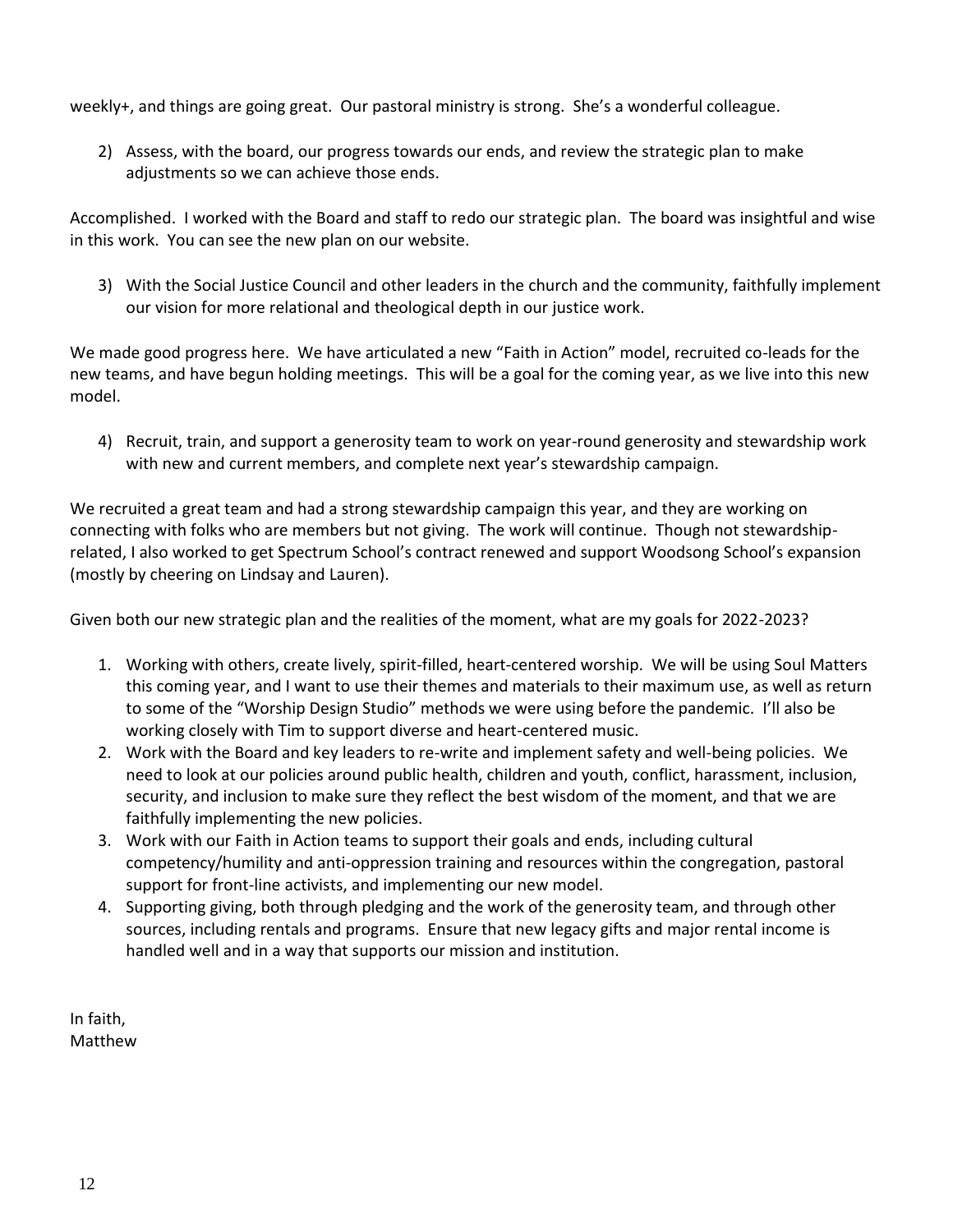### **Director of Religious Education Annual Report**

It is with great pleasure that we are able to report that there was a gleeful return to Religious Education once we were finally able to gather in person in the summer of 2021. It was so wonderful to see how our familiar faces had changed during our time apart and to see some new faces that found us during the pandemic. R.E. classes were held outside through the summer. The grade K & under group remained on the Woodsong playground and had access to classroom 25 for the bathroom and handwashing. The grade 1 & over group gathered at the fire pit and had access to classroom 26 for the bathroom and handwashing. The grade 1 & over group incorporated hikes through the woods and prairie during R.E. time. Our focus was on some of the rituals that grounded us before the shutdown such as chalice lighting, checking in with each other, and a story, as well as new opportunities to discover and appreciate the natural world around us. Once the weather turned colder, we moved R.E. classes inside where children and volunteers wore masks.

Due to the ongoing challenge of recruiting, training, and retaining volunteers, the decision was made to hire two new Religious Education staff members to work each Sunday throughout the year with one Sunday off each month. This has somewhat relieved the demand on volunteers, but, as always, we could use consistent, dependable volunteers in the R.E. program.

Thankfully, we were able to begin offering the Our Whole Lives Sexuality Education curriculum again this church year. We provided the grade K-1 and grade 7-9 curriculum and plan to begin the grade 4-6 level classes this June. This should help us return to our regularly intended schedule in the coming years.

Finally, Lindsay coordinated with our senior minister Matthew Johnson to select and read the story for all ages throughout the year.

#### **Woodsong Nature School\_\_\_\_\_\_\_\_\_\_\_\_\_\_\_\_\_\_\_\_\_\_\_\_\_\_\_\_\_\_\_\_\_\_\_\_\_\_\_\_\_\_\_\_\_\_**

We are happy to report that Woodsong Nature School had its most successful year to date. Beginning in September 2021, we were able to expand our programming to 5 mornings per week (as compared to 3 mornings per week previously). This now allows parents to choose from 2, 3, or 5 days per week. We had remarkably strong enrollment; most months, we had the maximum of 16 students enrolled. Our Summer 2022 session is full, as is the 2022-23 school year.

Our expansion this year has allowed us to nearly double the number of families that we are impacting. We are seeing an increasing number of Woodsong families visit church on Sundays, as well as existing church members sending their children to Woodsong. We have a great relationship with Spectrum and many families with more than one child take advantage of the opportunity to have all their children go to school in the same building. It's also been great to see our program become more accessible to more families, as our new 2-day schedule option is very affordable.

We are really pleased with how quickly Woodsong enrollment rebounded after the initial stage of the pandemic, which had severely impacted our enrollment. It has been a challenge to keep up-to-date with DCFS' ever-changing COVID safety policies, but the families have been cooperative and appreciative of our efforts. It was also extraordinarily difficult to navigate the DCFS licensure process which was necessary for our expansion. We began the licensure paperwork in early summer 2021, and finally received our provisional license in December 2021. Our permanent license will be issued this month.

We look forward to the opportunity to continue offering this program to a diverse population of families, especially for this age-group which is typically underserved. It brings us such joy to spend our days out in nature with little ones and providing much-needed support to parents of young children in our community!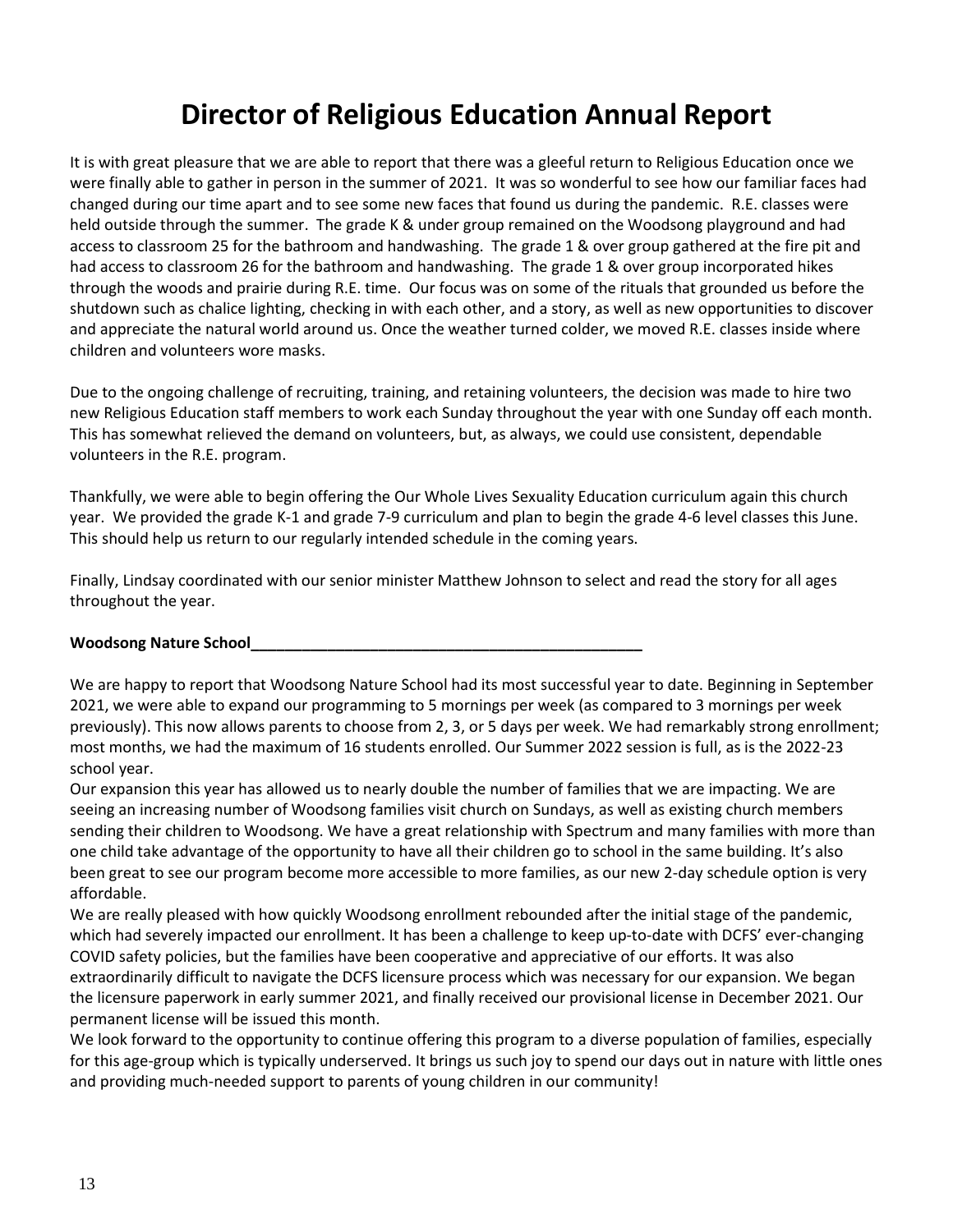#### **In Gratitude\_\_\_\_\_\_\_\_\_\_\_\_\_\_\_\_\_\_\_\_\_\_\_\_\_\_\_\_\_\_\_\_\_\_\_\_\_\_\_\_\_\_\_\_\_\_\_\_\_\_\_\_\_\_**

I would like to heartily thank the following people for their time and commitment to volunteer: Allyson Rosemore, Aida Rosemore, Amy Brandon, Kim Lowman Vollmer, Bill Scarpaci, Susan Carvello, Jessica Hodierne, Shiraz Tata, Laura Patterson, Lisa Volkman, Dorota Smith, Matthew Fields-Huckstep, Amy Tibbitts, Billie Calahan, Kate Larson, and Nikki Ticknor.

*Respectfully Submitted by Lindsay Trank & Lauren Smith*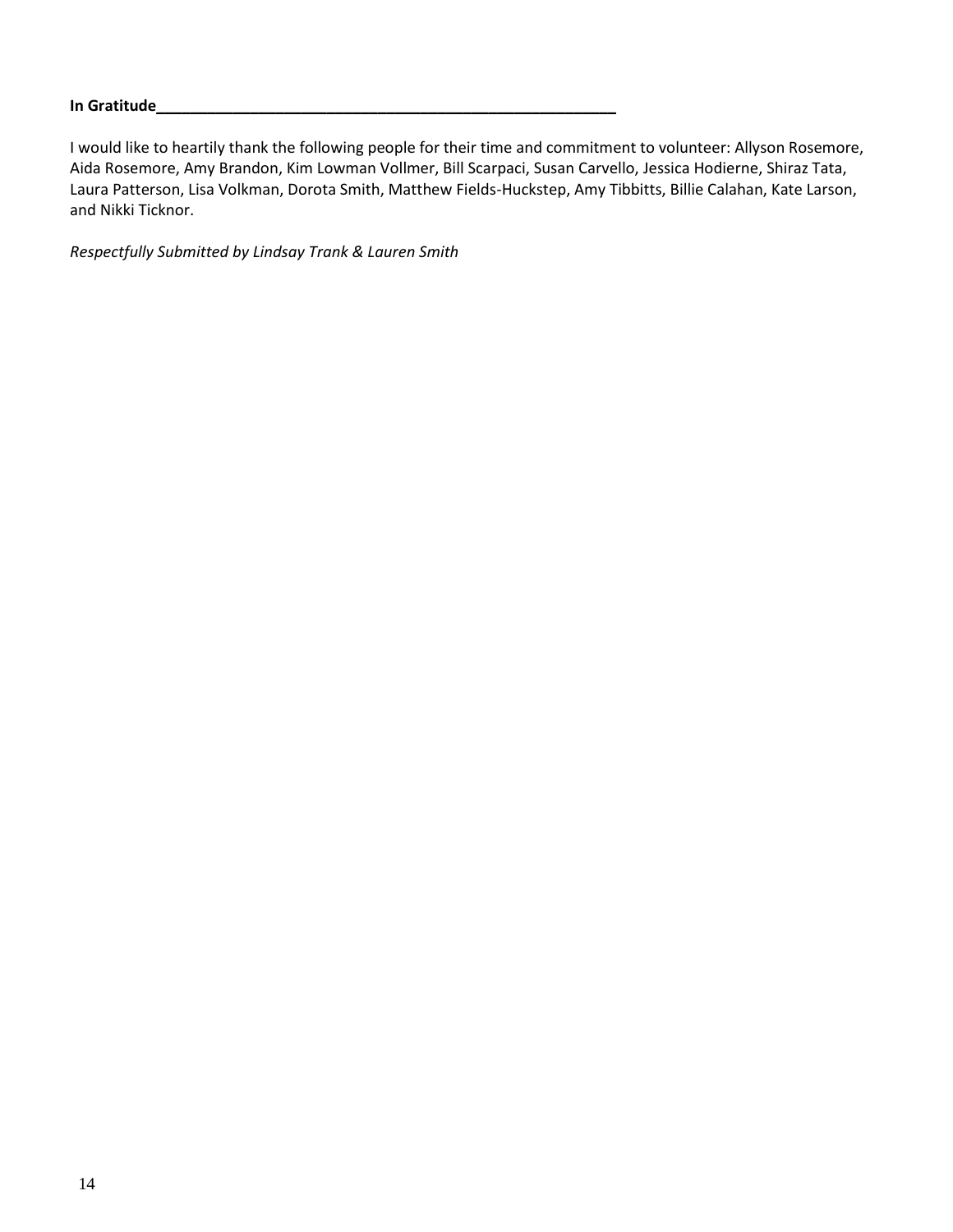# **Music Director's Report**

<span id="page-14-0"></span>The program year began with the continuation of multi-platform delivery of worship services begun in June 2021. Because we had not yet decided to reinstate congregational singing in worship, I was responsible for both singing and playing hymns, musical responses, and anthems, along with providing preludes and offertories each week. Eventually, once the COVID indicators reached sufficiently low levels, we reinstated congregational singing with masks in worship, but even then I continued to serve as song leader for hymns and responses. As always, our decisions about congregational singing were guided not only by the COVID indicators for our county but also by the relevant scientific research and guidelines provided by the Centers for Disease Control and Prevention (CDC) and other professional organizations.

Based on changes in guidelines regarding distancing and singing, we determined that it was safe to resume in-person rehearsals for the **Unicantors** beginning in September 2021. We moved our rehearsal space from the choir room to Deale Hall in order to have more space to spread out and better ventilation, even though the change required setting up and tearing down each week in the space for rehearsal, as well as moving the grand piano back and forth from the sanctuary. In order to maintain appropriate protection for singers, we purchased specially designed singers' masks for the choir members to wear in rehearsal. These masks provide both ample space and additional filtration and have been purchased by many singers and choirs during the pandemic.

Because the state of the relevant scientific research did not indicate that it would be safe yet for the **Unicantors** to present music in worship, even if masked, we devised a plan according to which we rehearsed several pieces of music each month and then recorded those pieces for presentation during worship. The recordings were both played in the sanctuary and simultaneously live streamed each week. In order to maintain appropriate distancing and safety measures when recording, the choir sang masked from the front of the sanctuary. While there were some technical and logistical hurdles to overcome, I am confident in saying that our recordings were a success. The congregation appreciated having the choir participate in worship weekly, even if only virtually, and the choir greatly enjoyed being able to sing and make music together again. This schedule of rehearsals and recording continued until the middle of January when the rise in COVID indicators related to the omicron variant occasioned our decision both to stop meeting for rehearsals and to suspend congregational singing altogether.

Once the omicron wave had passed, we resumed both in-person choir rehearsals and congregational singing during worship. At that time, the decision was made to spend rehearsal time exclusively on preparations for our May Music Sunday service, which marked the return of the **Unicantors** to presenting music live in worship. The theme for the day was "The Courage to Innovate," and the service featured elements lifting up jazz as an example of musical innovation. The **Unicantors** were joined by bassist **Anton Hatwich** and drummer **Ed Pawelski** in presenting *A Little Jazz Mass* by Bob Chilcott. This was the same work originally slated for the Music Sunday in May 2020 that was canceled because of the pandemic. The response to the service was overwhelming. The choir sang terrifically well, and the congregation was pleased to have the choir back in the loft helping to lead worship, which they continued to do for the remainder of the program year.

Along with the May Music Sunday, we also held a December Music Sunday as well. The theme for the day was "Music Hath Charms," and I was joined by good friends violinist **Rachel Handlin** and cellist **Michael**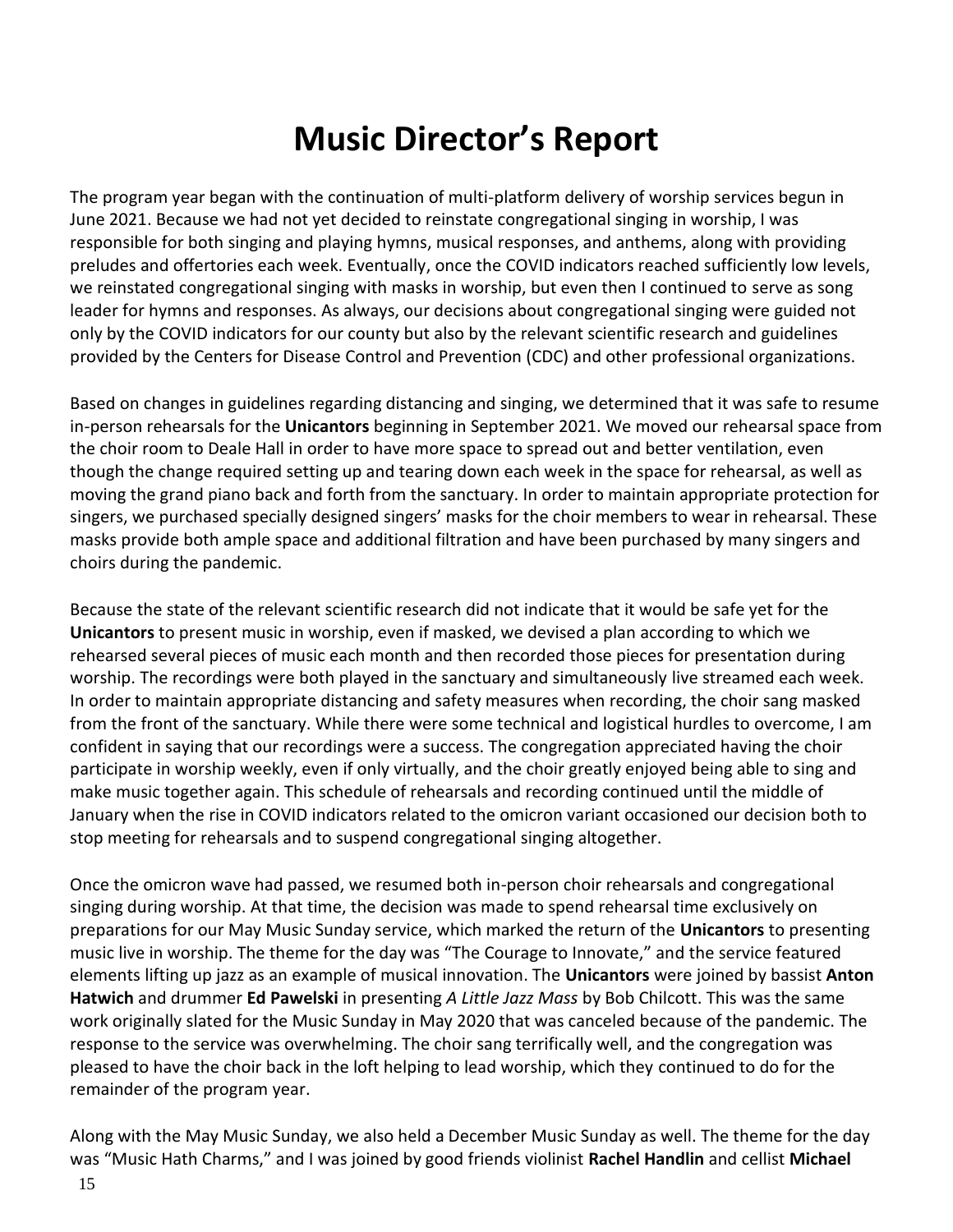**Beert** in presenting a wide variety of selections by Beethoven, Fauré, Mendelssohn, Bridge, and Albinoni. As always, it was delightful to have **Rachel** and **Mike** join us for worship.

At the present time, the plan for next year is for the **Unicantors** to resume weekly rehearsals in September and return to presenting music live during worship at that time. Of course, whether that plan will be realized as conceived depends on a number of different factors, but I remain hopeful that we will be able to return to our new sort of normal for the next program year. Upon my return in August 2022, we will review the state of the relevant research and make sound decisions, as always, based on science and in accordance with the principles of Unitarian Universalism.

At this time last year, I said that the previous program year had been by far my most challenging to date as a church music director. I would amend that assessment to say that the current program year presented even greater challenges and required a fair amount of innovation in order to find a way to incorporate choral music in worship safely. To be perfectly honest, it took a lot of extra work to make that happen, but I am so very glad that we did it. I could not have imagined eighteen years ago how much making music for worship would change during my time as your Music Director, but I am thankful for the support and encouragement of the congregation as you have allowed us to find our way through these difficult times.

Respectfully submitted, Tim Anderson Music Director

### **Assistant Minister Rev. Joyce Palmer Report**

This has been my first year serving as your Assistant Minister. My primary responsibilities include coordinating and supporting ministries of caring, welcome, and spiritual growth. It has been my pleasure to work with the Caring Team to coordinate meeting the needs of congregants for meals, rides, calls and visits. This year the Caring Team developed the Care List to assist us in keeping track of care needs and concerns and our actions to meet those needs. We once again collaborated with the Religious Education Director to provide children with pumpkins and candy during the Fall season, we delivered poinsettias to our elder members and those members on our Care List many of whom are no longer able to attend worship services. We also sent Valentine cards to members on our Care List in February. The Caring Team was also supportive of the Blue Christmas service we held in December to provide comfort and support to members and friends during the holiday season. The Caring Team remains strong and ready to respond to the needs of our community.

The Membership Team transitioned to the Accessibility and Inclusion Ministry Team, AIM. Our congregation is committed to widening our welcome. The AIM Team strives to welcome individuals with disabilities and their families into the congregation. The main purpose of the team is to keep track of the big picture of the congregation's welcome and accessibility, address issues of concern and possibly develop strategies to address these concerns. This year we held a training by RAMP on Microaggressions and participated in an audit of our building for accessibility with a RAMP staff person. We will make changes and adjustments based on the feedback we received. The AIM Team is working to grow and strengthen our welcome and their dedication and commitment in inspiring.

This year we conducted three Path to Membership sessions and welcomed 15 new members. The adult programs we offered this year include Wonderful Wednesdays, Touchstone groups, a museum and lunch outing, and our CUUPS program. Adult programs and small groups continue to provide opportunities for members and friends to learn, connect and grow together.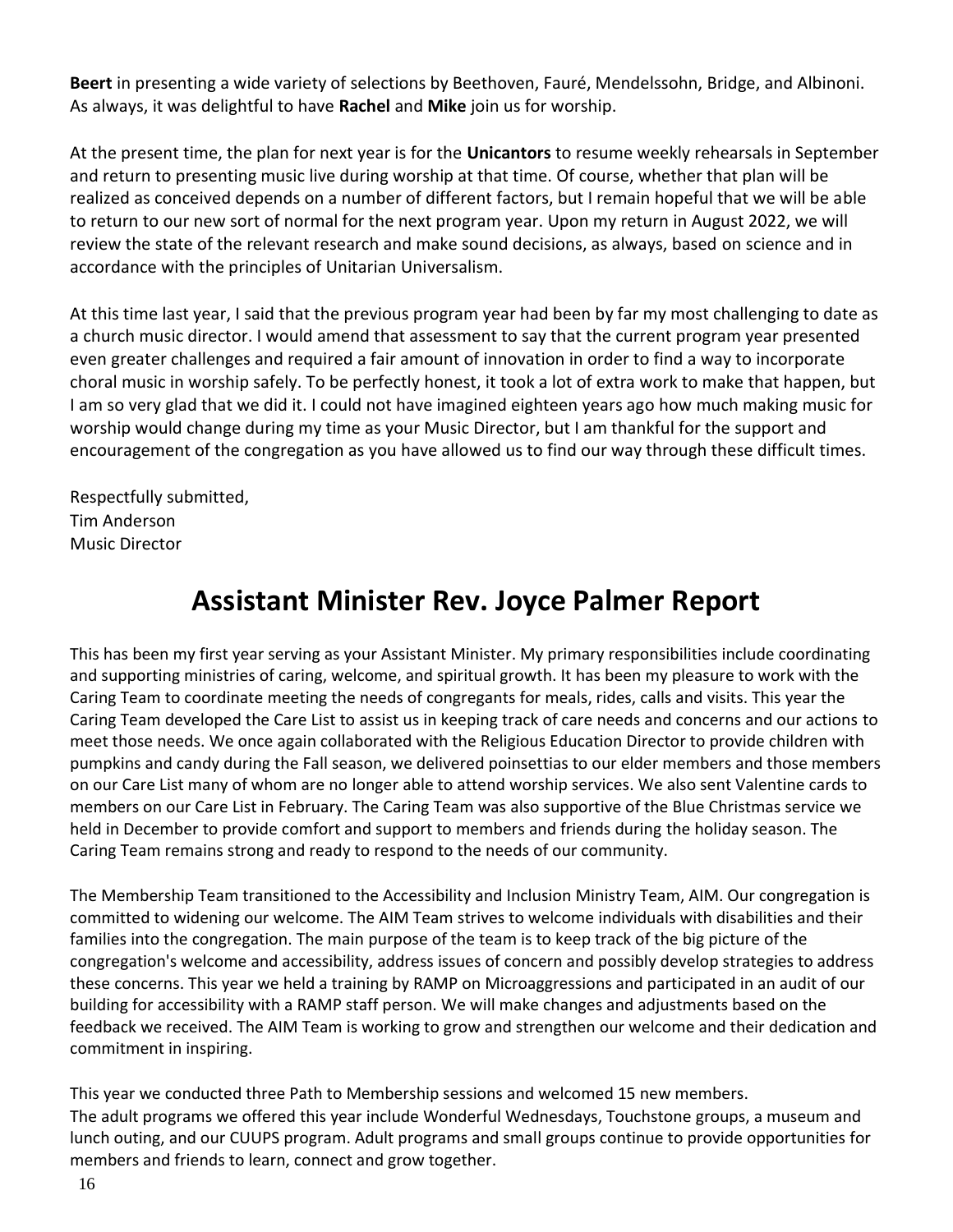<span id="page-16-0"></span>Thank you for the warm welcome, support, and collaboration. I look forward to seeing what we can create together next year!

### **Treasurer's Report**

The fiscal Year 2021-2022 ends on June 30<sup>th</sup>. As of April, pledge income is 110% of the annual budget, on target to end well. Overall, members kept up with their pledges during the pandemic. **I invite all members to complete their pledges by the end of June.** 

Our online **auction** is in process now.

**Woodsong**, our nature school for 2- and 3-year-olds, experienced increased demand. By July, a 2-day program was added. By April, Woodsong's revenue exceeded its YTD forecast by 19%, and the program was fully enrolled going into its summer session.

Belay **virtual bookkeeping** is working well. Our bookkeeper moved to Arizona, but our communication continued to be prompt and efficient.

We continued to invest in **live-streaming equipment** for our ongoing hybrid worship services. Some members prefer the online worship services to in-person. The aged dishwasher required a new water heater to disinfect adequately.

**Landscaping** for the island the front entrance was completed. This design should be easier to maintain.

The **Investment Panel** continued its pursuit of socially responsible and ESG investments by selling several Wells Fargo funds and replacing them with fixed income managed by Breckenridge Advisors. This increased Wells Fargo's fixed funds to 63% to offset the UUCEF's lower fixed income of 17%. We added Trillium Asset Management to our portfolio, an ESG manager which invests in Small-Cap Business. Our funds have been negatively affected by the decreasing stock market in recent months. Time should move the results to positive as market conditions change.

This year we again paid our **"Fair Share"** to the UUA's Annual Program Fund. May this be an annual goal. Submitted by Teresa Wilmot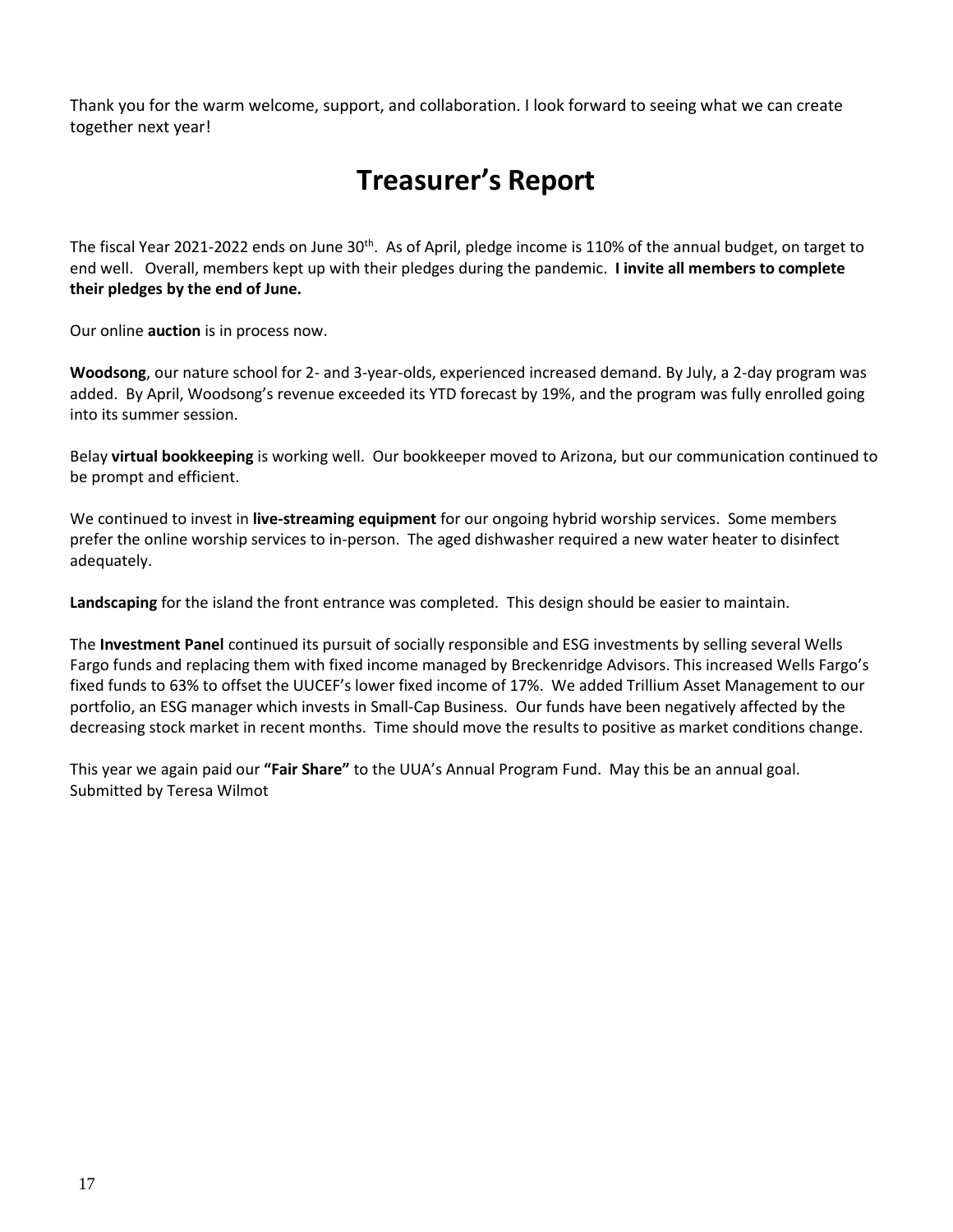# **Committee Reports**

### UU Church Building & Grounds Committee COMMITTEE ANNUAL REPORT **2021-2022**

*Committee's purpose:* The Building and Ground Committee plans, budgets for, and executes maintenance and improvements to the Church property, building, furnishings, and equipment. It prepares recommendations for the Church Board and/or the Congregation, as appropriate, for major maintenance, significant, or Capital level improvements.

#### *Summary of committee's activities during the current year.*

- 1. Numerous minor repairs to the HVA/C systems, and an in-depth evaluation of the Sanctuary furnace(s) operation and the failure of the blower wheels has been conducted. The conclusion is there is substantial reverse flow in the return air ducting. A solution is being implemented to correct the condition, and a more detailed description can be found in the B&G Update for May 2022. Other normal repairs to the building systems were completed. A vendor has been identified to service the kitchen dish sanitizer, and maintenance and repairs are in progress also, the pre-heater for the sanitizer has been replaced.
- 2. Landscaping plans for the Memorial Patio Area are being pursued by the Memorials Committee and a more detailed description can be found in that committee's report. Also, there are at least two Memorial Trees that have failed and need to be replaced.
- 3. The Church grounds "clean up issues" were addressed during a combined U.U. Church and Spectrum School Workday. Spectrum has also re-planted their vegetable gardens. There remains substantial Grounds work that had been identified and requires funding.

4. Annual building equipment inspections and test were conducted with no major issues identified. The hallway wall sconce lights were replaced with LED fixtures following an inspection that identified a serious electrical condition with the old compact fluorescent fixtures. The Church also entered into a Community Solar Electric supply agreement with Nexamp Solar and hopefully we will be receiving these credits in the near future. (June 2022)

5. Spectrum School: Completed the year with only minor issues except for the broken window in Classroom 9 with a rock thrown through the window, and unfortunately a follow-up incident on May 28/29 2022, when a similar act resulted in windows broken in Room 9 and Room 10, with substantial damage, vandalism, burglary, and loss of Spectrum School property. The Rockford Police have investigated the event and the proper reports have been filed with the Church and Spectrum's insurance companies. Further information, as available, will be included in the B&G Update for June 2022.

6. The Building & Grounds Committee updates for 2022 will continue to be via e-mail, and in person meetings in the Office Workroom the second Sunday of the month following the Sunday service as schedules and conditions permit.

#### *Hopes for the coming church year (Please limit to one paragraph):*

*1.* Continue with the identification and resolution of major building capital funding upgrades, maintenance repair items, and Church facilities improvements as identified by the B&G Committee and others. (e.g. Replacement of all the original single pane windows with high efficiency thermo-pane windows, sealing and re-striping of the parking lots, Repairs to the concrete sidewalk areas, Painting / re-staining / repairs of the original building siding, Review and reevaluation of the Church alarm company services and costs).

*Committee members (names):* Skip Abare, Jim Dehler, Anita Johnson, Allen Penticoff, Fred Stellema, Kim Vollmer, Ken Ring, Carole Hunter.

*Committee chair:* D.J Schubert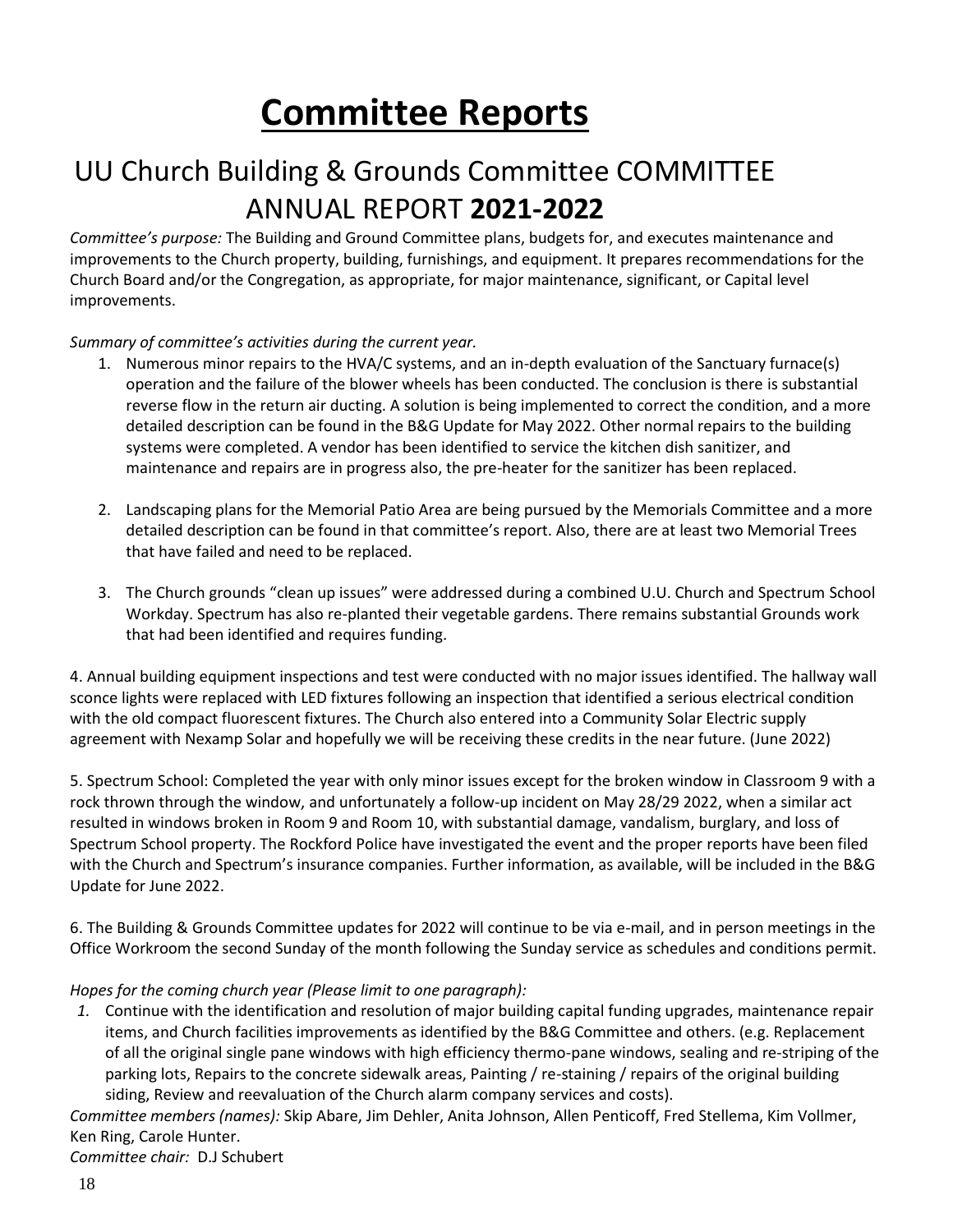### **Library Committee**

Committee members are Mike Ullrich, chair, Jan Dunham, Rhea Overley, and Kathy Young, secretary.

The committee met only twice during this fiscal year because of the covid pandemic. During these meetings, we sorted donated books to determine which ones were appropriate to keep in our library. We also processed and shelved the books we decided to keep.

We bought and shelved the following books: Prophetic Sisterhood: Liberal Women Ministers of the Frontier – by Cynthia Grant Tucker Darkening the Doorways: Black Trailblazers and Missed Opportunities in Unitarian Universalism – by Mark Morrison-Reed Unitarian Christianity – by William Ellery Channing Woman in the Nineteenth Century – by Margaret Fuller They cost a total of \$77.26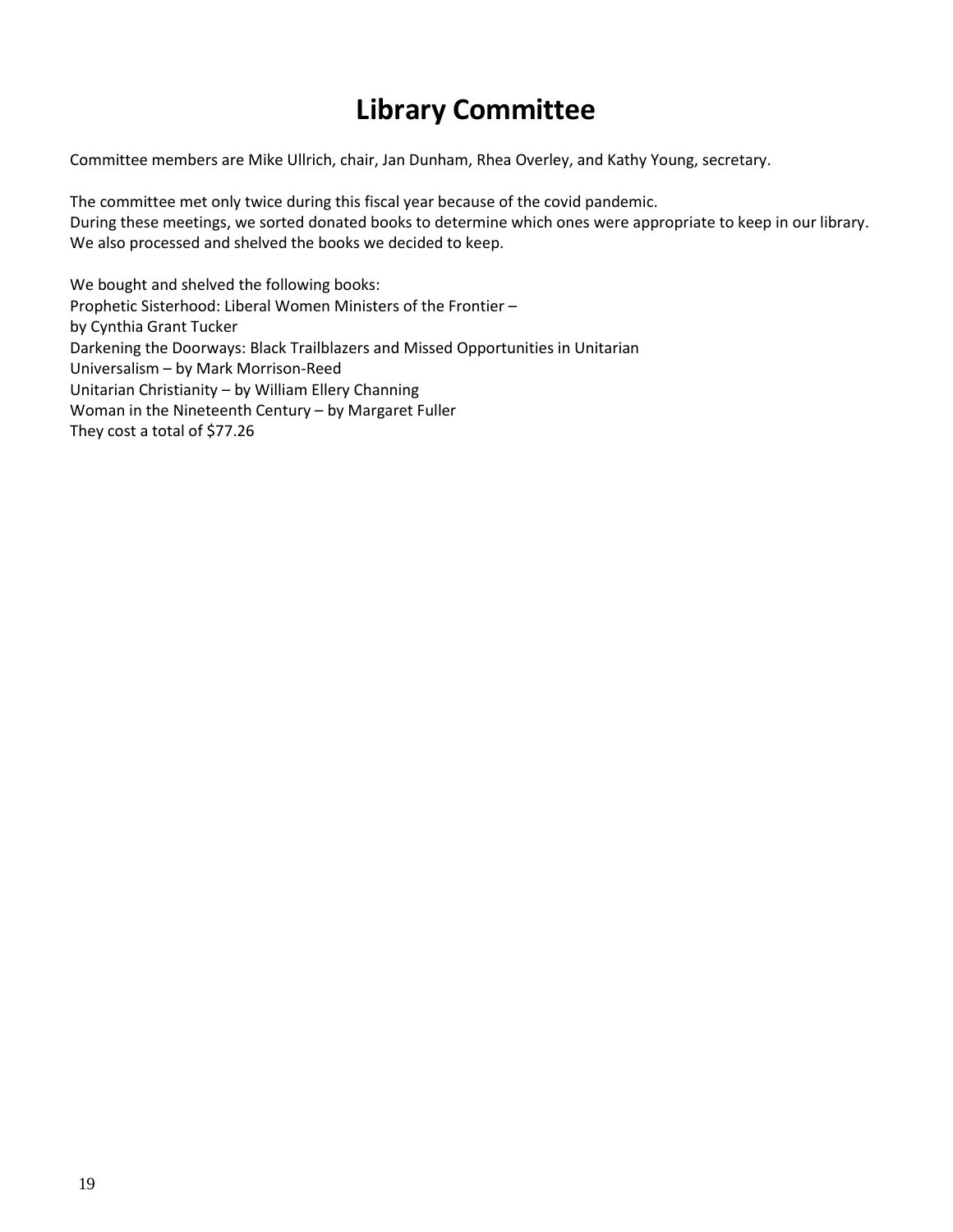### *Finance Committee Annual Report – 2021-2022*

Purpose Statement: The Finance Committee monitors the financial status of the church and helps to maintain its sound condition by its activities and recommendations to the Board of Trustees.

Summary of committee activities during the current year:

-Reviewed the church's income and expenses monthly, as well as the status of the fundraising activities, service contracts, memorials and other financial matters.

-With the minister, built a balanced annual budget for fiscal year 2019-2020.

-As of May, the church finances for the year are very much in control. Expenses are running according to plan and the budget within less than 1 %.

-It is a tribute to the church members that pledge income is meeting the budget. Despite half a year of Covid shutdowns and impacts, member giving to the church rebounded nicely from last year.

-the Finance Committee delayed holding a fundraising event, (Auction), waiting for the pandemic to recede and social events could take place. It is underway at this moment.

-the Balance Sheet is healthy, with balances exceeding \$25,000 in each of the Deficit Reserve, the Building Maintenance Reserve, and the Memorials Fund. The Permanent Funds have a balance of \$1,053,000, which allows for an annual income distribution of \$41,500 to help special projects and maintain operations.

Committee Members: Steve Lewis (Chair), Sue Molyneaux, Teresa Wilmot (Treasurer), Steve Blomgren (Investment Panel Chair), Pat Lewis (Chair Memorials & Special Gifts), Pete Giolitto, Ruth Little, Dave Zinn, Matt Menze, Mark Schultz.

Respectfully submitted, Steve Lewis, Chair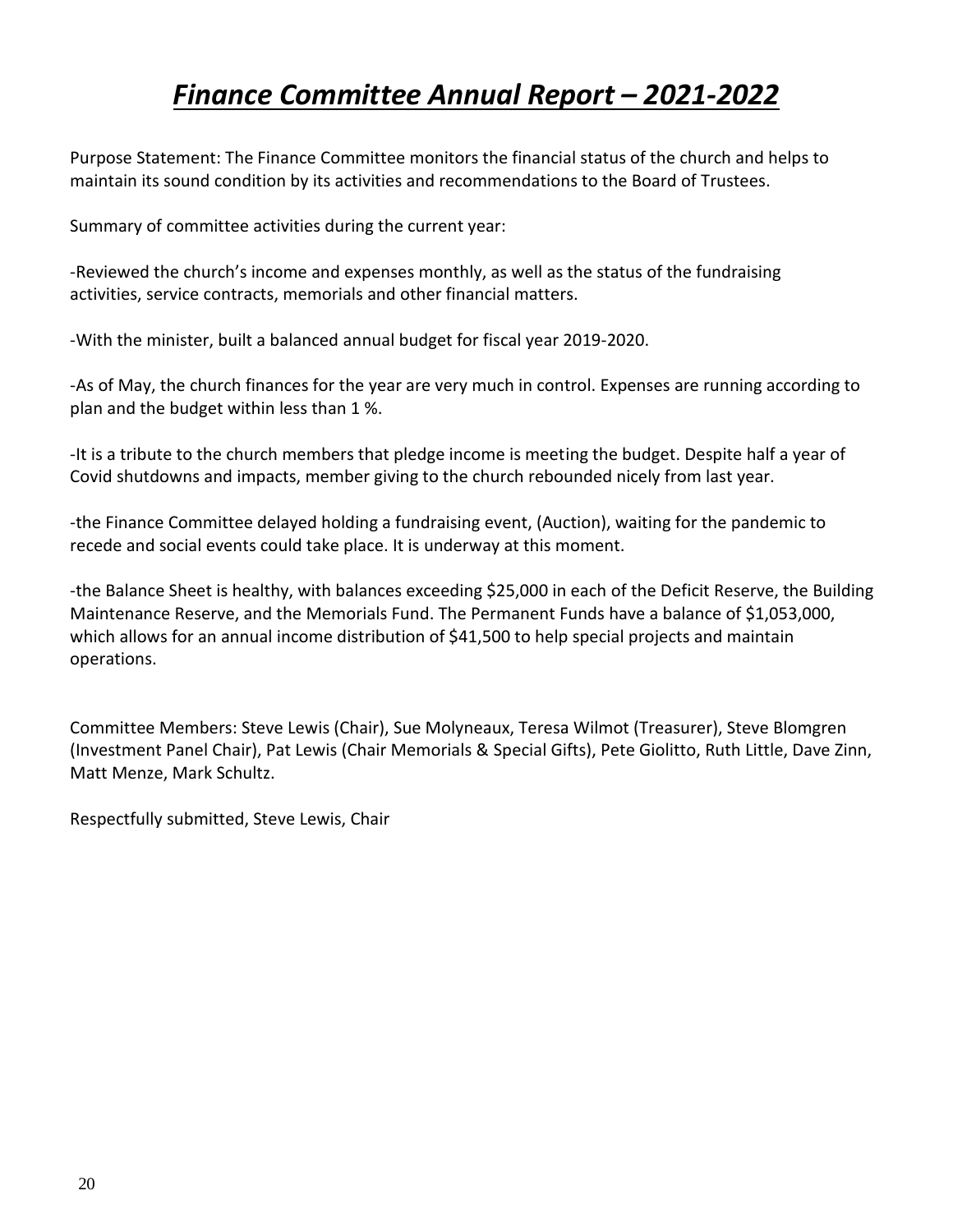# **Memorials and Special Gifts**

*Committee's purpose*: To act as a sensitive liaison with families and/or donors in the selection of memorials that reflect the life and interests of the memorialized person(s) and are appropriate to the needs, priorities and décor of the church; and to review proposed donations to the church.

*Summary of committee's activities during the year:*

Received memorial funds for: Marden Blomgren, Ann Haub, Dorothy Hill, Evelyn Johnson, and Vidyut Pandya

Consulted with appropriate persons re: use of loved ones' memorial funds.

#### *Expenditures this year:* None

*Activities this year:* Met via Zoom teleconferencing at least once a month. Visited numerous memorial gardens and patios. Met with contractor and landscape designer to finalize garden proposal

*Hopes for the coming year:* We have developed a plan to rebuild the Memorial Patio. If the expenditure is approved by the congregation, work will begin as soon as possible. We hope to complete this summer.

*Committee members 2021-2022*: Francie Barnes, Mary Caskey, Jackie Dehler, Alice Enichen, Kay Hotchkiss, Pat Lewis, Ruth Little

Patricia Lewis, Chair

### **Pandemic Shutdown Auction**

Auction underway now.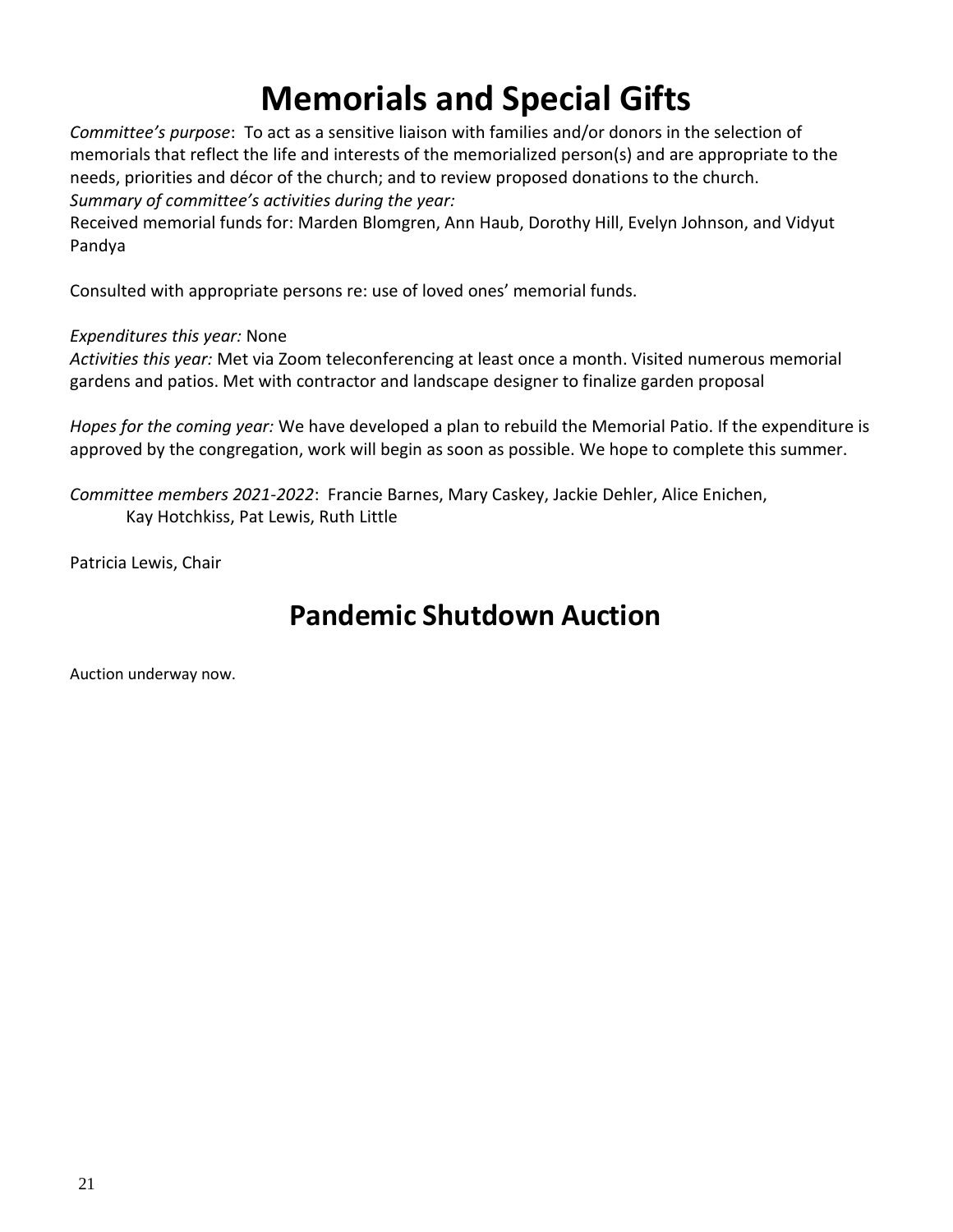#### **Investment Panel**

#### **Permanent Fund Allocations to 2022-23 Operating Budget**

<span id="page-21-0"></span>Approval of the 2021-2022 Permanent Fund Income Allocations Steve Blomgren

| <b>Intern Ministry</b>        |          | \$3,650 (this year, for Assistant Minister position) |
|-------------------------------|----------|------------------------------------------------------|
| Building & Grounds budget     |          | \$21,263 (used for ongoing repairs)                  |
| Capital Reserve               |          | \$8,450 (placed into reserve for larger projects)    |
| Growth Programs               |          | \$11,700 (used to subsidize Assistant Minister)      |
| Outreach (Justice)            |          | \$7,100 (includes Shaheen Lecture)                   |
| <b>Religious Education</b>    |          | \$1,400 (used for curriculum, supplies, etc).        |
| <b>Other Designated Funds</b> |          | \$650 (flowers, leadership)                          |
| Totals                        | \$54,213 |                                                      |

### **Denominational Affairs Committee**

<span id="page-21-1"></span>Committee's Purpose: The Denominational Affairs Committee informs the congregation about the larger denomination--the MidAmerica Region and the UUA--and provides feedback from the congregation to the UUA.

Summary of Committee's Activities During 2020-2021: Attended 2021 Virtual General Assembly. The theme was "Circle 'Round for Justice, Healing, Courage." Anti-racism and "decolonizing" were major themes. The report from the UUA Commission on Institutional Change, *Widening the Circle of Concern*, was promoted and implemented. This document will guide our association in anti-racism, both in denominational realms and in individual congregations. Both our Board of Trustees and our Justice for All Committee have studied this report during this past year.

The Assembly passed the Statement of Conscience (SOC), *Undoing Systemic White Supremacy.*

Stacy Abrams and Desmond Meade delivered the Ware Lecture.

I will experience this June's General Assembly virtually after returning from a 5-day civil rights pilgrimage to Alabama with Zion Lutheran Church and members of Eliminate Racism 815.

Hopes for the coming church year:

Continue implementation of the UUA's report, *Widening the Circle of Concern*, in dismantling white supremacy in the culture of our congregations, in our denomination, and in our country.

I will greatly miss Duane Wilke who will move to the Boston area this summer. Duane has been instrumental in communications with our partner churches in Transylvania, Romania. He also pioneered our efforts with the Human Library.

Committee Members: Teresa Wilmot

Other Church Members and Friends Who Have Assisted the Committee:

Duane Wilke (Partner Church)

Gloria Perez (Delegate to GA 2022 in Portland, OR this June)

Signature of Committee Chair: Teresa Wilmot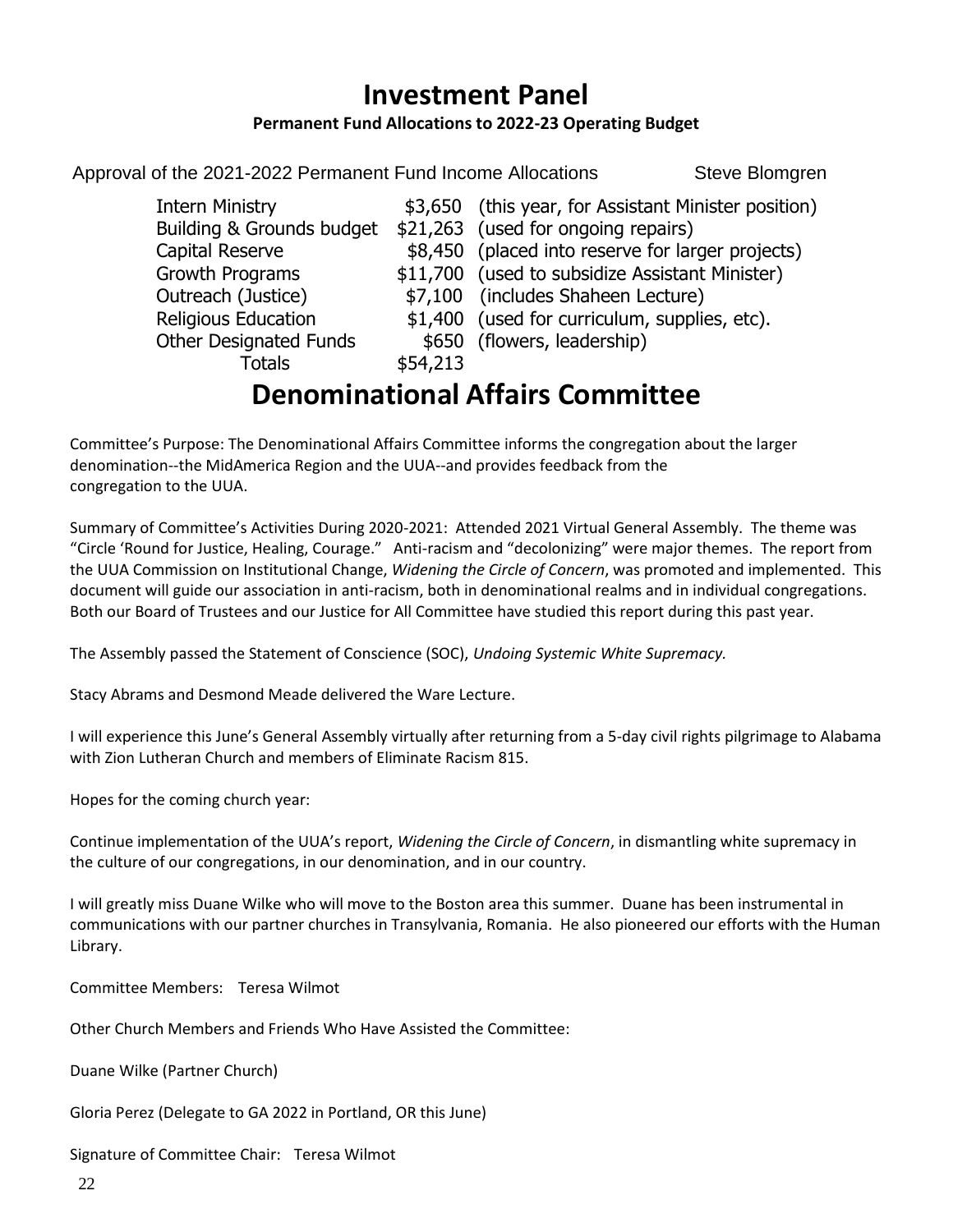# **Caring Team Annual Report**

**Caring Team's Purpose** At the Unitarian Universalist Church, Rockford, the purpose of the Caring Team is to assist the congregation it its ministry to members, especially during times of major life changes; isolation because of age, mobility issues, or other factors; health problems, illness, and hospitalizations; and death of a family member or friend.

**Team Membership** Caring Team participants during 2021- 2022 include Wanda Hoover (chair), Gaen McClendon, Teresa Palmeno, Sue Wilke, Gloria Perez (scribe), Tom Walsh, Bob Babcock, Diane Kuehl, Kathy Scarpaci, Leslie Mahan, Sue Garwick, Peggy Menze and Billie Callahan.

<span id="page-22-0"></span>Please see the Asst. Minister's report for information about Caring Team activities.

# **Membership Team**

The Member Team transitioned to the Accessibility and Inclusion Team.

**Accessibility and Inclusion Team's Purpose** The AIM Team strives to welcome individuals with disabilities and their families into the congregation. The main purpose of the team is to keep track of the big picture of the congregation's welcome and accessibility, address issues of concern and possibly develop strategies to address these concerns.

**Team Membership/Participants** Jennifer Riley, Ruth Little, Neita Webster, Rhonda McAllister, Teresa Palmeno

<span id="page-22-1"></span>Please see the Asst. Minister's report for information about AIM Team activities.

# **Religious Growth & Learning**

<span id="page-22-2"></span>Please see the Director of Religious Education Report

# **Faith in Action Ministry**

During this church we, we transitioned from our previous Social Justice Council and teams model to a new Faith in Action model for our justice and organizing ministry.

The members of the Social Justice Council, who enthusiastically supported this change, included Jason Peckels and Ellyn Ahmer, co-chairs, as well as Duane Wilke, Jon McGinty, Glenda Shaver, David Black, Dale Dunnigan, Bob Babcock, Myrna Lake, Wanda Hoover, and Gaen McClendon. This team supported our various justice efforts including the Justice for All Team (which worked through the Widening the Circle of Concern report together, as well as supported the Human Library project and connected with Eliminate Racism 815), the Prison Ministry Team, Green Sanctuary, Cornucopia Food Pantry, Action for Children, and more, as well as set the share the plate schedule.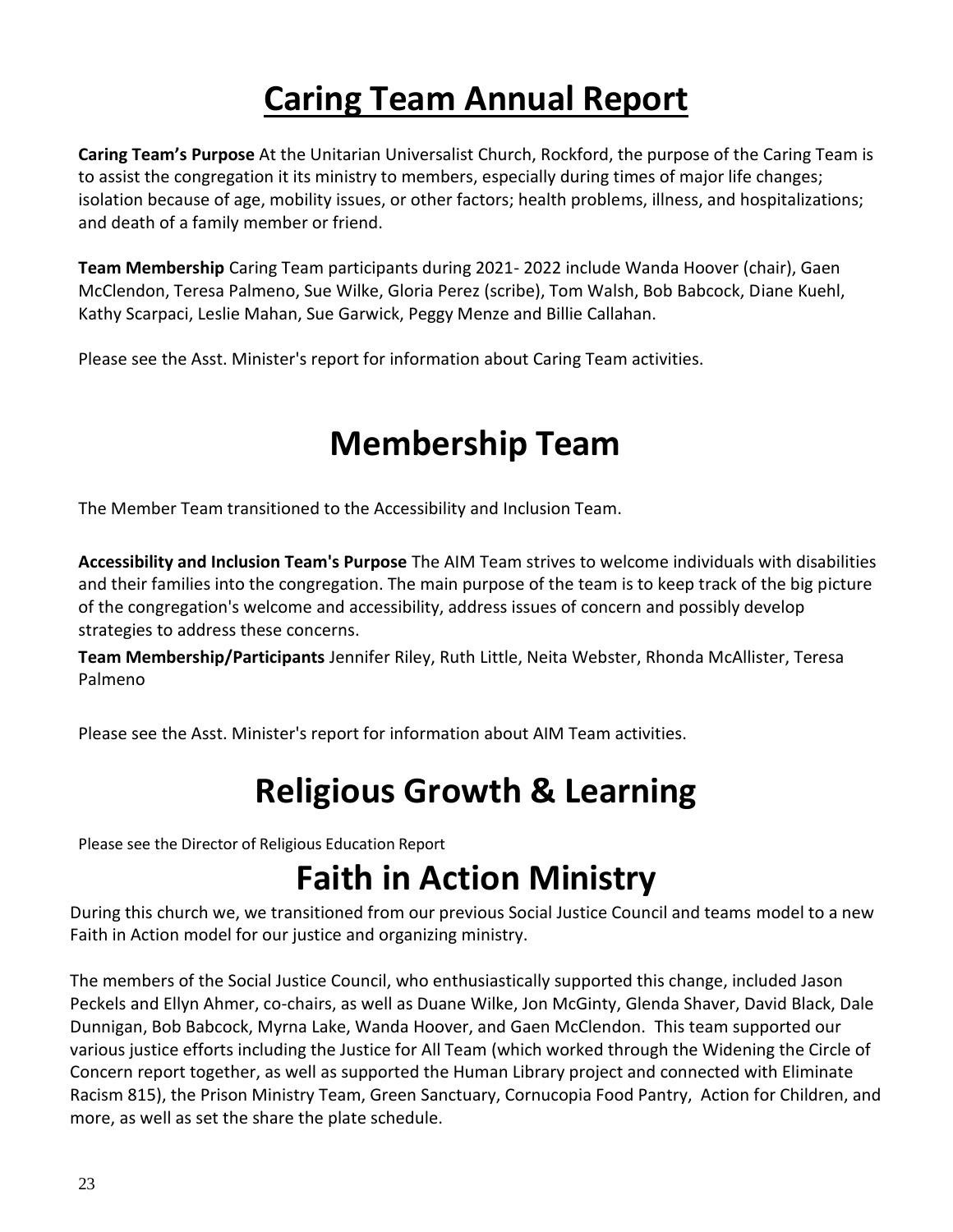The new Faith in Action ministry structure will organize around three issue teams. Dale Dunnigan and Matthew Fields-Huckstep will co-lead the Sex and Gender Justice team. Gloria Perez and Kathie Mattison will co-lead the Racial and Economic Justice team (into which the Justice for All team will transition). Allyson Rosemore and Doug Rix will co-chair the Ecojustice team. In addition, Ellyn Ahmer and Billie Callahan will co-lead the Organizing Crew, which will work closely with our partners at UU Advocacy Network of Illinois and Rockford Urban Ministries. We're excited about this new structure and focus on keeping our justice work grounded deeply in our faith and spirit.

<span id="page-23-0"></span>In faith, Matthew

### **Music Team**

See Music Director Report.